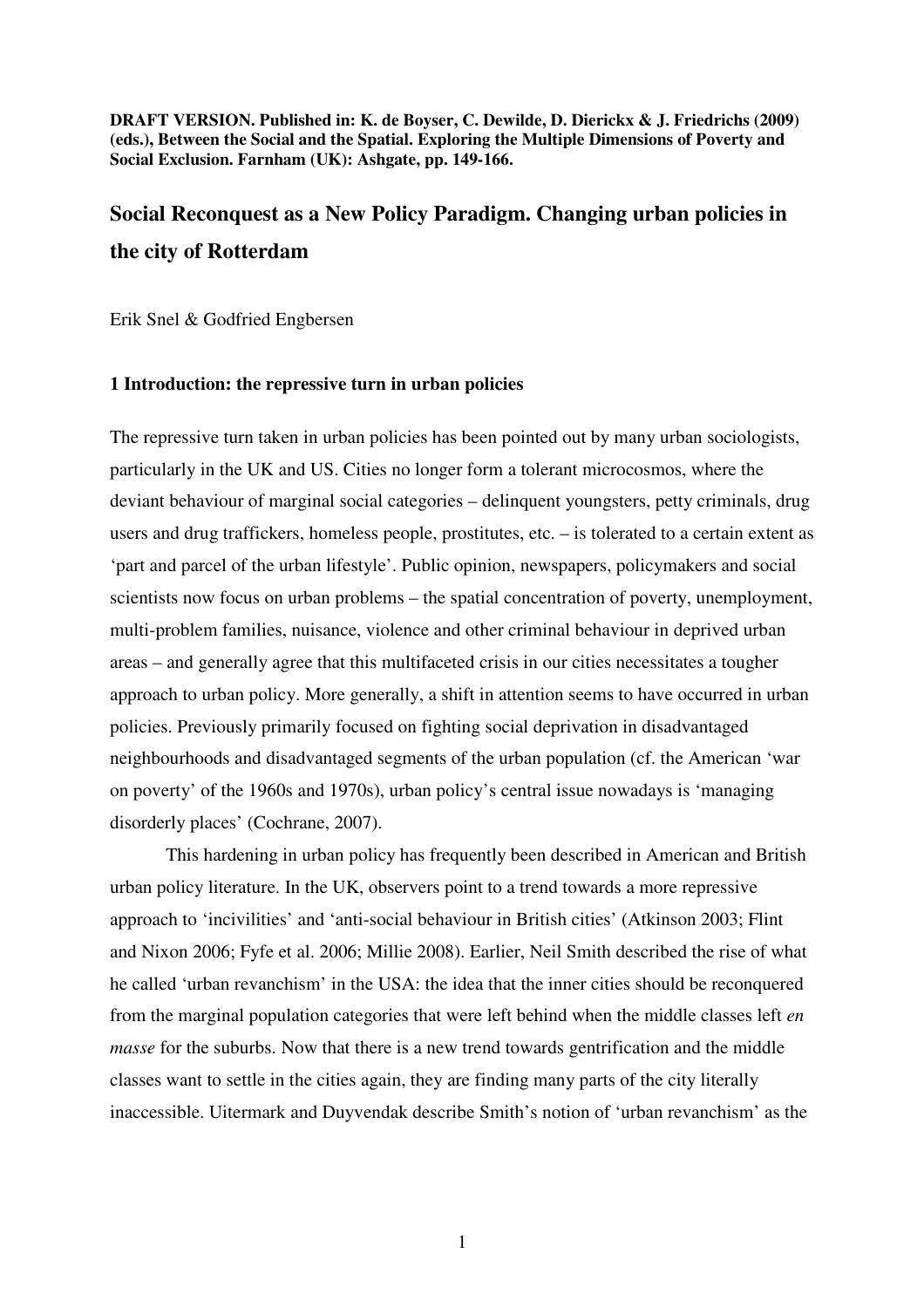"(…) urban strategy to re-conquer the city for capital and the middle classes. (...) Revanchism in its purest form, we would suggest, is predicated on a belief system that naturalises as universal the interests and cultural codes of the white middle class while at the same time essentialises marginal individuals into subjects that cannot be reformed. This ideological construction provides legitimacy to a state policy that aims to take back the city and take revenge on those who occupied it." (Uitermark & Duyvendak 2008: 1485)

From Smith's neo-Marxist perspective, urban revanchism is essentially a public strategy in favour of capital and the middle classes to regain the city from the poor. It is "(...) a reaction against the supposed 'theft' of the city (...) It portends a vicious reaction against minorities, the working class, homeless people, the unemployed, gays, lesbians, immigrants" (Smith, 1996: 211). For Smith, the perfect example of urban revanchism is the violent clearance of Tompkins Square Park in East Village in Manhattan, New York in 1988. At the time the park was more or less occupied by large groups of homeless people. Although the park functioned as an alternative cultural centre, it also was a source of inconvenience to local residents. When the city authorities decided to clear the park, this resulted in fierce fights between the New York police and homeless people supported by squatters and other political activists. Smith (1996: 218) refers to the 'homeless war':

"The closure of Tompkins Square Park in June 1991 marked the onset of a stern antihomeless and antisquatter policy throughout the city that readily expressed the ethos of the revanchist city. (The operation) intended to 'take back' the parks, streets and neighbourhoods from those who had supposedly 'stolen' them from 'the public'" (Smith, 1996: 221)

Nowadays, Tompkins Square is once again a quiet park, where children play and local residents sit in the sun, in a highly gentrified district with many offices, shops, and galleries. The Tompkins Square Park incident took place before New York's mayor Rudy Guiliani, famous for his zero tolerance policies, came to power. These policies aimed to break a supposed negative cycle of crime and degeneration in the city. The idea was that dealing firmly with any violation of the law or public order would result in a safer and more attractive living environment. If local residents returned to the neighbourhoods and the streets, there would be more social control in the public realm and less crime and other deviant behaviour. In other words: "once the city's public spaces look more inviting and safe, people repopulate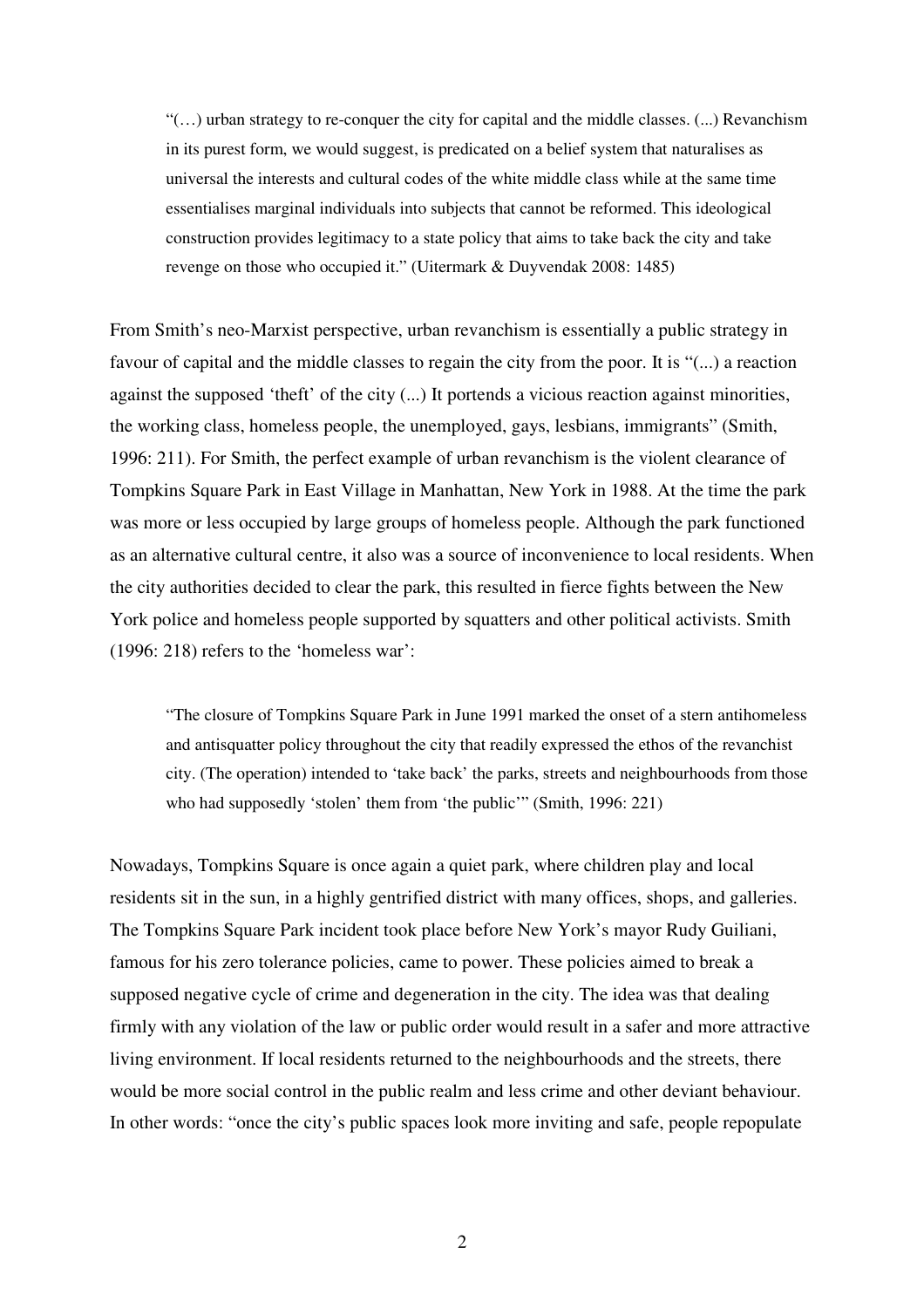public spaces – and bring even more surveillance by ordinary people on the streets" (Euchner & McGovern (2003), cited: Cochrane, 2007: 77).

 Smith's analysis fits perfectly with Mike Davis' (1990) portrayal of *Fortress L.A.* Davis also describes radical changes in urban policies in recent decades. In contrast to the classic ideal of the reformist city endeavouring to unite social classes and ethnicities, current urban policies in Los Angeles are aimed at the spatial and social separation of different population categories. The rich live in their protected gated communities. LA's new downtown – constructed with billions of dollars of public money to attract companies to resettle the deserted inner city – is built in such a way that homeless people and local residents from the surrounding poor areas are excluded. Uncomfortable street benches are meant to discourage homeless people, and more generally there is a 'militarisation' of the city and a 'destruction of accessible public space':

"Photographs of the old downtown (...) show mixed crowds of Anglo, Black and Latino pedestrians of different ages and classes. The contemporary Downtown 'Renaissance' is designed to make such heterogeneity virtually impossible. It is intended not just to 'kill the street' (…), but to 'kill the crowd', to eliminate that democratic mixture on the pavements and in the parks that Olmsted [the architect of New York's Central Park; ES & GE] believed was America's antidote to European class polarizations." (Davis 1990: 231)

Like Smith, Davis describes how the Los Angeles police force (LAPD) was instructed "(...) to 'take back the streets' from what is usually represented as an occupying army of drug dealers, illegal immigrants, and homicidal homeboys" (Davis 1995: 366).

 One can wonder, of course, to what extent the analyses of Smith and Davis accurately describe current urban policies in American metropolises like New York or Los Angeles, but here we will explore whether their ideas apply to urban policies in Europe. Smith's notion of urban revanchism in particular inspired several European urban sociologists. Macleod (2002), for instance, argues that urban policy in Glasgow (Scotland) can be described as 'revanchist'. With some limitations, which will be examined later on, Uitermark and Duivendak (2008) argue the same with regard to recent urban policies in the Dutch city of Rotterdam. We take another position. This article describes recent urban policies in the Netherlands, with particular reference to Rotterdam. Although there are certainly some similarities between the Rotterdam approach and Smith's notion of urban revanchism, especially the focus on surveillance and firm policing, we will argue that there are also crucial differences.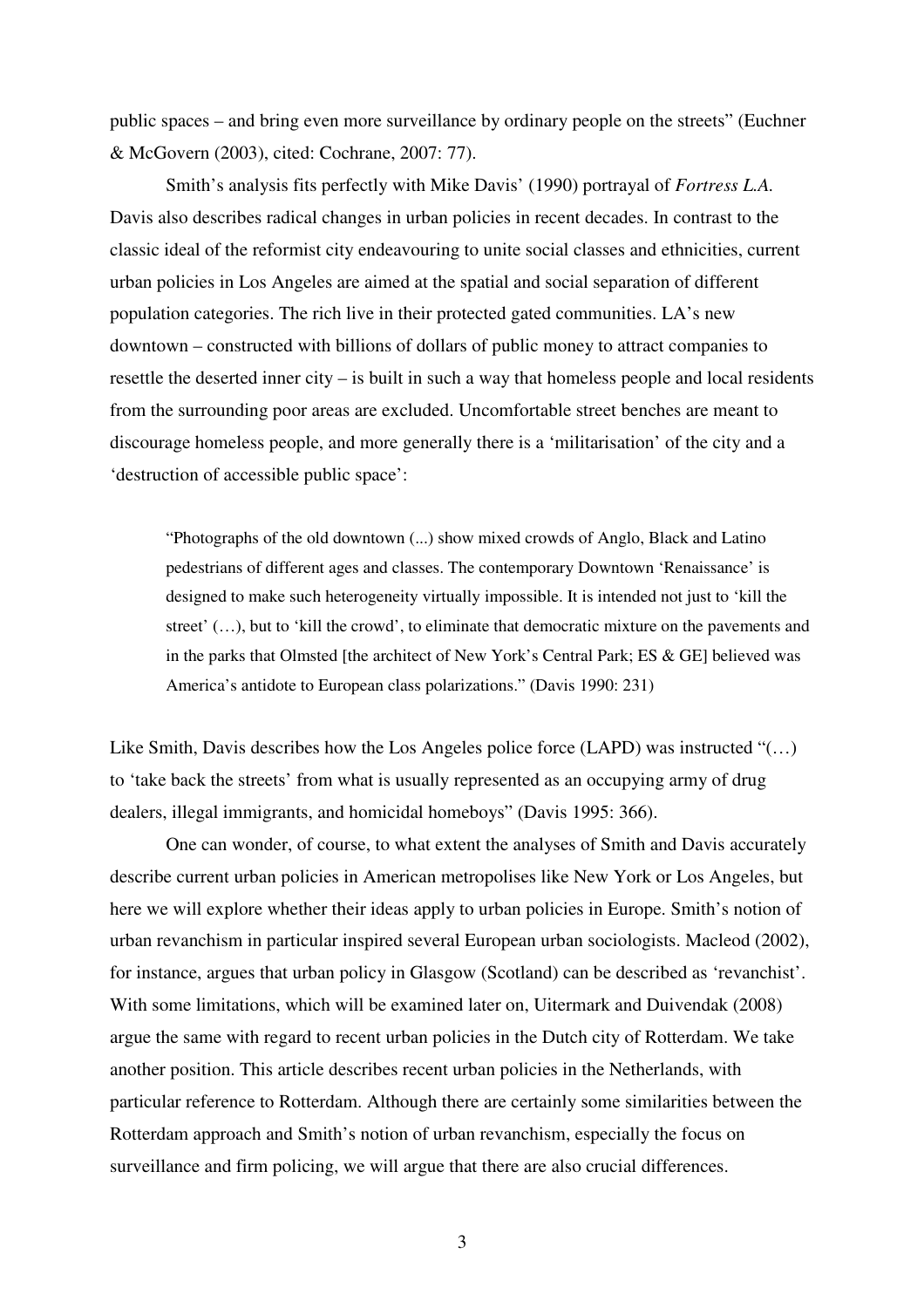# **2 Rotterdam: a port and industrial city in decline**

#### *Stalled economic development*

'Rotterdam works!', they used to say along the *Nieuwe Waterweg* (New Waterway) – the Maas river on which the city is built. For decades, Rotterdam's world port and associated industries made it the industrial centre of the Netherlands. However, like so many other old industrial cities, Rotterdam suffered severely from the economic crises and other developments in the 1970s and 1980s. The oil crisis, technological advances (particularly in the communications and transport industries) and the competition from low-wage countries caused tremendous job losses in the port and associated industries. Between the late 1960s and the early 1990s employment in the Rotterdam city centre decreased by 25 percent and in the surrounding districts by 40 percent (Burgers 1999: 37). Up to the 1980s, the unemployment rate in Dutch cities was similar to that in the rest of the country, but subsequently things changed – certainly in Rotterdam (figure 1). Amsterdam also had to cope with job losses and increasing unemployment, but in Rotterdam the impact was disastrous. Kloosterman and Trip (2005) point out several reasons for this. Rotterdam had always been a port and industrial city , whereas for a long time Amsterdam was a typical commercial town and in addition a centre of culture and tourism. Although both cities lost industrial employment, Amsterdam gained much more employment in the service sector. Service employment also grew in Rotterdam, but this was not in the most innovative sectors such as ICT and communication, but more in public services and education. Finally, Amsterdam's hospitality and cultural industries provided more employment than in all other Dutch cities together. This is important because it is exactly this 'fun-sector' that offers low-skilled employment.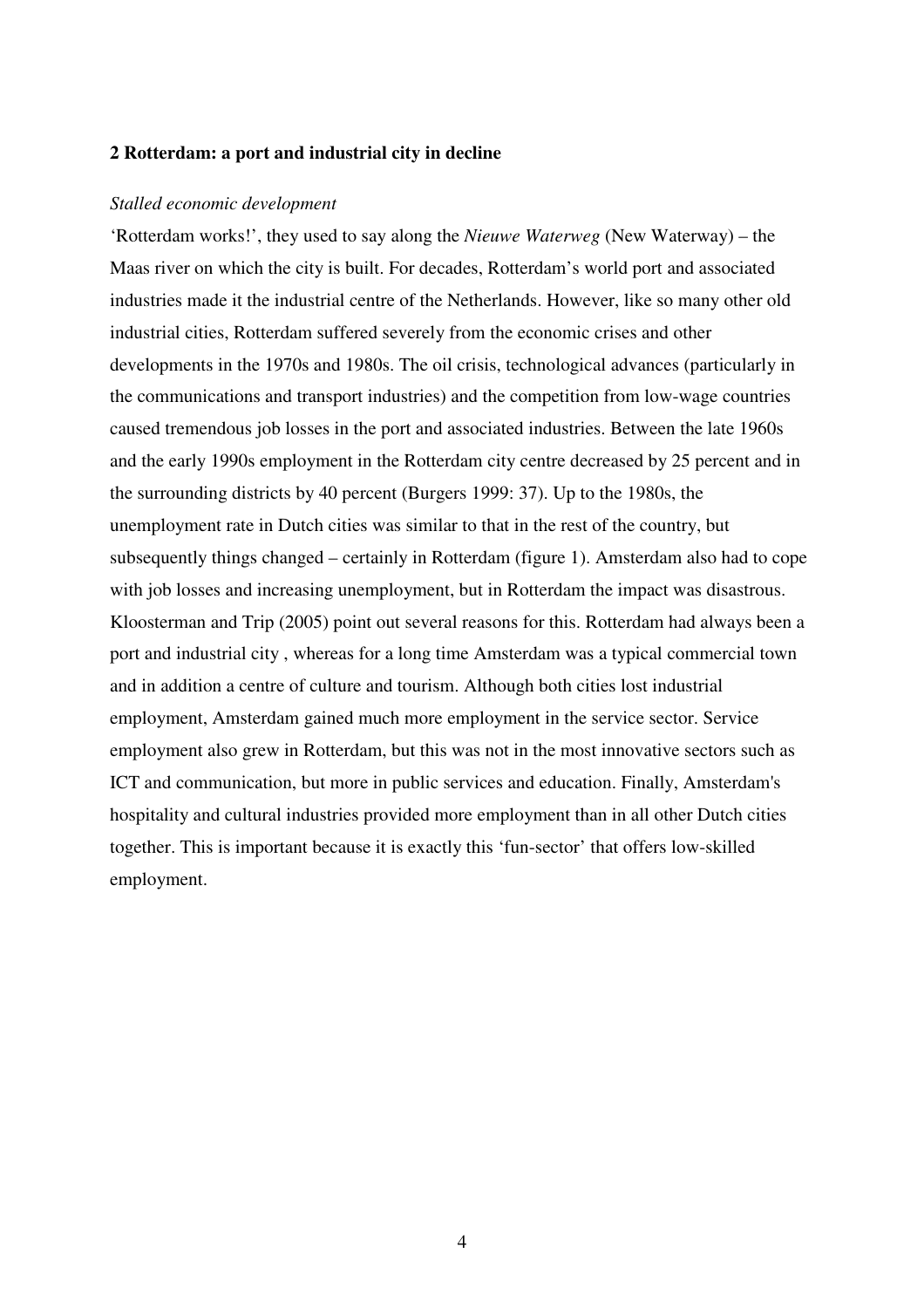

**Figure 1. Unemployment rates in Amsterdam, Rotterdam and the Netherlands (1996-2006)**

Source: Statistics Netherlands, Statline (own computation)

The composition of the working population is a second major economic difference between the two cities. Much more than Rotterdam, Amsterdam is a mixed city that is also attractive to the middle classes, as well as the educated and economic elites. The working population in Amsterdam has a higher proportion of highly skilled workers than in Rotterdam (45 versus 30 percent).<sup>1</sup> This has huge consequences for the economic prospects of both cities. Amsterdam has a large pool of qualified workers (including the 'creative class'; Florida 2002) for the growing service economy. In Rotterdam people from outside the city take most of the skilled jobs. Rotterdam's working population has a higher percentage of low-skilled workers, including many people with a migrant background, whose chances on the current postindustrial labour market are low (Snel et al. 2000; Burgers & Musterd 2002). This also explains the persistently high unemployment rate in Rotterdam.

# *Multicultural Rotterdam*

With almost 600 thousand residents, Rotterdam is the second city of the Netherlands. The population has been more or less stable for many years, but behind this apparent stability fundamental demographic changes are taking place: some population categories are leaving the city while others settle in their place. One aspect of this selective migration to and from the city has already been mentioned. Rotterdam is fairly unattractive to the middle classes, an important reason being that the most popular living arrangement – a family house with a garden – is scarce. The Rotterdam housing stock consists largely of social housing, inexpensive rental accommodation, older housing, apartments and staircase entrance flats (see Table 1). This does not meet the wishes of the middle classes (cf. Dieleman & Kloosterman 2000). Anyone who can afford it looks for a more expensive and more attractive family house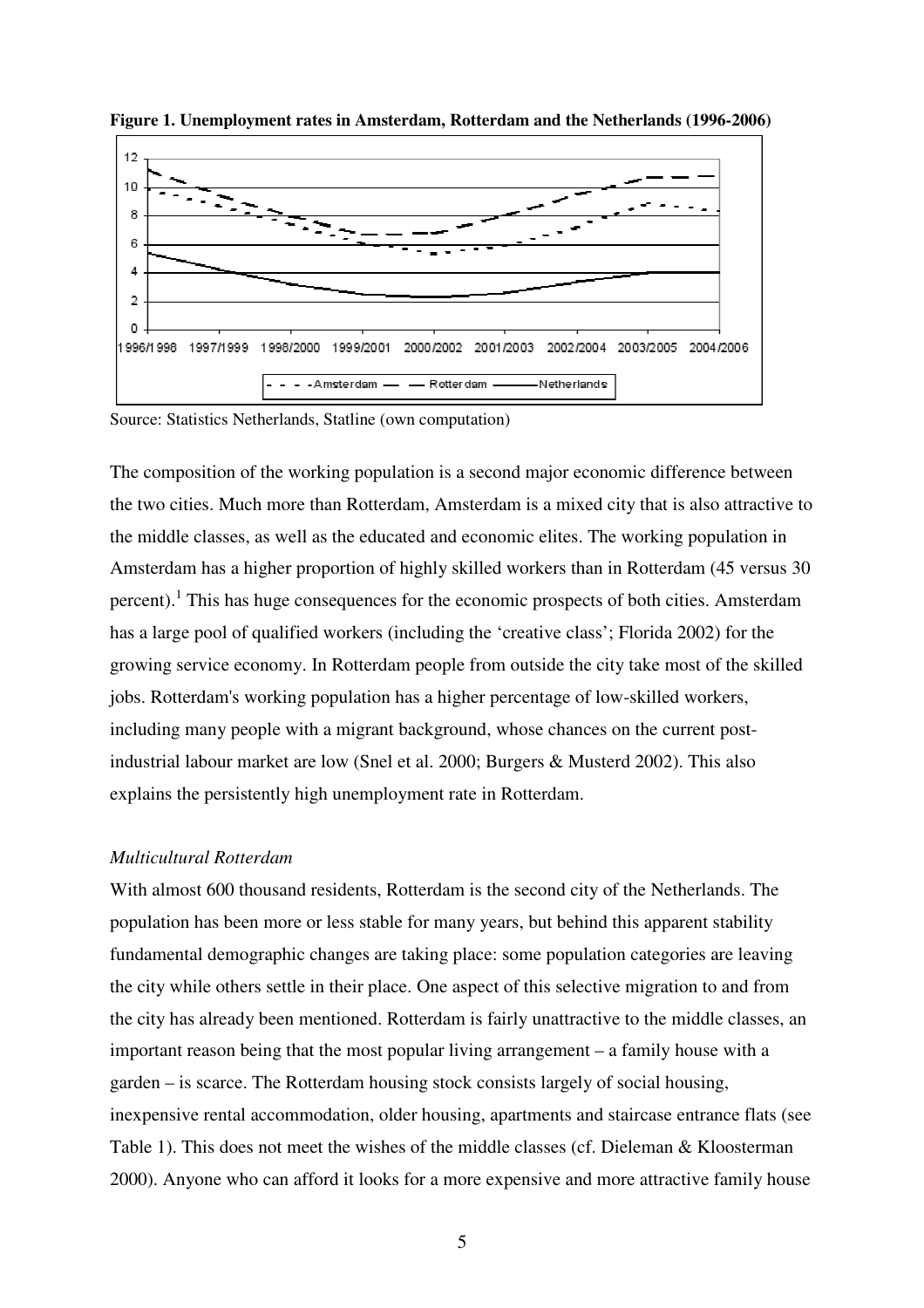in the suburbs around Rotterdam. Rotterdam is therefore currently engaged in an ambitious programme to create more heterogeneous neighbourhoods. In many poor areas, cheap housing is being replaced by owner-occupied housing for higher income groups (social mixing).

|                                   | Rotterdam Netherland |    |
|-----------------------------------|----------------------|----|
| Type of dwelling                  |                      |    |
| single-family dwelling (in $\%$ ) | 22                   | 71 |
| Social rented housing (in $\%$ )  | 55                   | 35 |
| Owner-occupied (in $\%$ )         | 23                   | 54 |
| Purchase and rental prices        |                      |    |
| rent - low                        | 42                   | 24 |
| rent - medium                     | 24                   | 16 |
| rent - high                       | 8                    | 6  |
| purchase - low                    | 11                   | 11 |
| purchase - medium                 | 8                    | 17 |
| purchase - high                   | 8                    | 26 |
| Source: Engbersen et al. 2005: 33 |                      |    |

| Table 1: Characteristics of the Housing Stock in Rotterdam and the Netherlands as a whole |  |
|-------------------------------------------------------------------------------------------|--|
| $(2003)$ (per cent)                                                                       |  |

Rotterdam's negative image as an unsafe city is also encouraging the middle classes to leave, including middle-class groups with a migrant background (the 'black flight' phenomenon). Their place in the city is taken by vulnerable and low-income groups, among them many immigrants, that are attracted by the relatively cheap supply of accommodation in Rotterdam. But many young people too go to cities like Rotterdam for the educational facilities and urban culture (Van de Wouden and De Bruine 2001; Engbersen et al. 2005; Van Praag 2005).

The most visible consequence of these selective migration processes to and from the city is the gradual change in the composition of the Rotterdam population. Although there were already many 'guest workers', Rotterdam was still a predominantly 'white' city in the mid-1980s. Today, the proportion of ethnic Dutch in the Rotterdam population has fallen to 54 percent. Over 35 percent of the Rotterdam population is made up of first and second generation migrants from various non-Western countries. The remaining ten percent are migrants (and their offspring) from other EU and other Western countries.<sup>2</sup>

Rotterdam has become a truly multicultural city. According to the Rotterdam research bureau COS (2003), the minorities of today will form the majority of the Rotterdam population in the foreseeable future. We will see that this population forecast led to much debate and drastic policy measures in Rotterdam. However, ethnic minorities already represent a large majority of the population in quite a few Rotterdam districts (figure 2).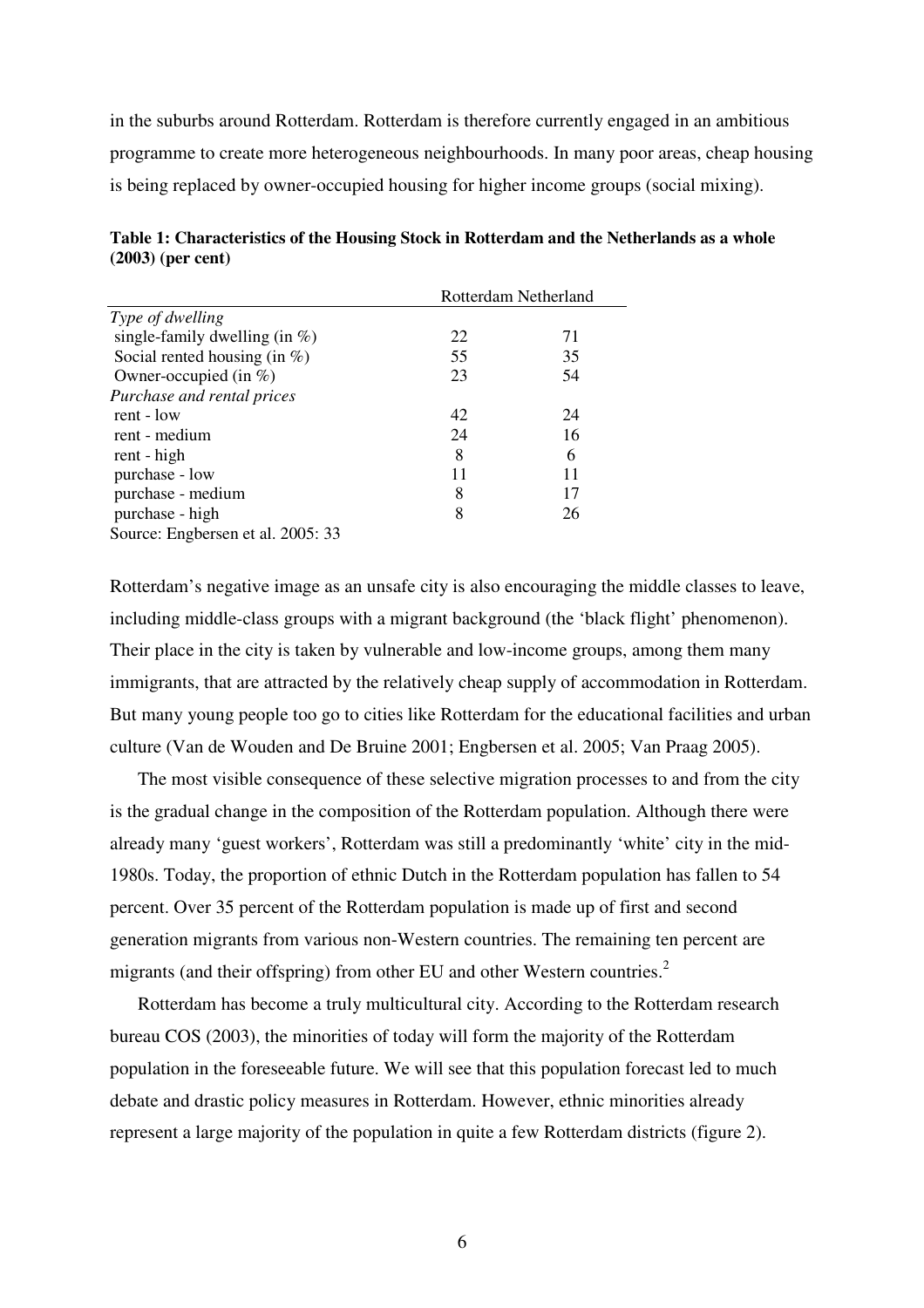

**Figure 2. Rotterdam districts with the largest proportion of ethnic minorities\* (1991-2004)**

Source: COS (own computation)

Ethnic minorities = first and second generation migrants (with at least one foreign-born parent) coming from non-Western countries

Figure 2 shows that in many Rotterdam districts the proportion of minorities has increased considerably since the early 1990s. In the Tarwewijk in Rotterdam South – locally wellknown as a problematic neighbourhood – the proportion has more than doubled (from over 30 percent in 1991 to 65 percent in 2004). Local residents perceive such a rapid population shift as threatening because it is the visible sign of a fundamental change in the social and economic structure of the city and its neighbourhoods. Moreover, in practice ethnic concentrations are often accompanied by social problems. The neighbourhoods with the most minorities are also the neighbourhoods with the highest unemployment, greatest number of poor households, and relatively high crime rates.

# *Nuisance and crime*

Lack of safety is often perceived – at least in public and political debate – as the most urgent problem in urban areas. In towns and cities, breaches of law and order are heavily concentrated in deprived and segregated neighbourhoods. Figure 3 shows that the number of offences reported to the police in Amsterdam and Rotterdam is almost double the national average. What is alarming is that the number of people suspected of relatively serious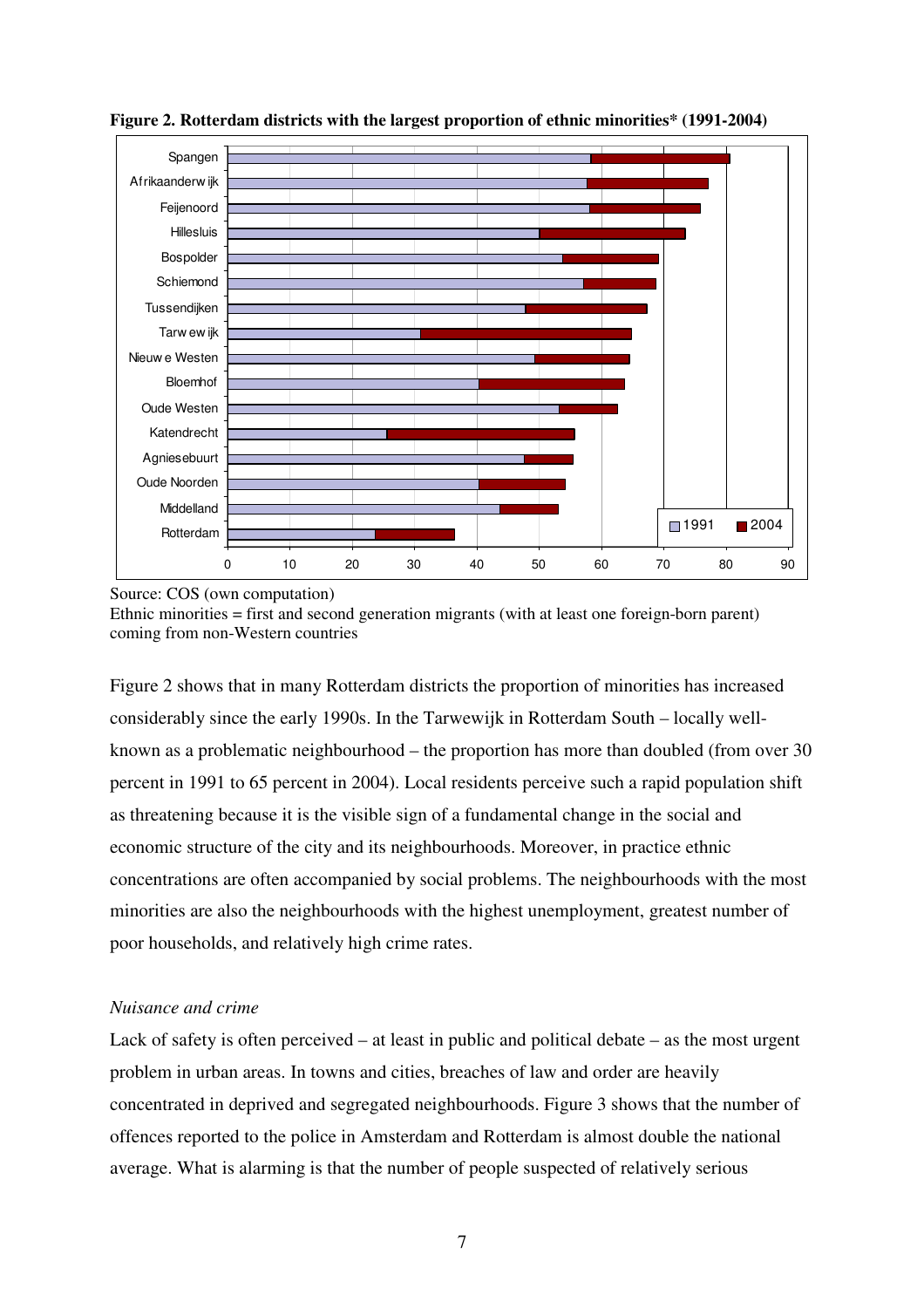offences, such as violence, is almost twice as high in Rotterdam as the national average. Despite the policies put in place, this figure has not declined in recent years; it has in fact increased (information not in figure 3). The rise in the number of crime suspects is partly due to general trends in criminal law enforcement and registration: between 1999 and 2002 the police forces expanded considerably.<sup>3</sup> Wittebrood and Nieuwbeerta (2006) demonstrated that the Dutch police became more active in recording crimes in this period. Second, the increase might be due to the police giving higher priority to detecting and/or recording minor offences. However, that there is a general rise in crime is supported by several victimisation surveys.

**Figure 3 Number of suspects per 100,000 residents (between 12 and 79 years) in Amsterdam, Rotterdam and the Netherlands (1994-2006)**



Source: Statistics Netherlands, Statline (own computation)

Many observers have put forward the idea that Rotterdam has 'outsized' social and economic problems.<sup>4</sup> As the former Rotterdam mayor Ivo Opstelten said shortly after his inauguration in 1999, Rotterdam heads the 'wrong lists'.<sup>5</sup> Rotterdam has the highest number of unemployed persons and benefit claimants, the middle classes are leaving the city, the neighbourhoods in Rotterdam are suffering from physical decay and social deterioration. But above all, Rotterdam is considered an unsafe city. This perception of Rotterdam has an objective dimension (rising crime rates, including violence and drug trafficking), but also a subjective one. Many people feel threatened and unsafe not because their property or personal safety is at risk, but because they are afraid of the changing social order and the changing informal social control mechanisms in their working-class neighbourhoods (Burgers and Engbersen 1994; Melossi 2003). This process is not typical of Rotterdam, but is happening in all traditional working-class neighbourhoods in Europe's industrial cities. Furthermore, people are troubled by the use of public space by young first and second-generation migrants. For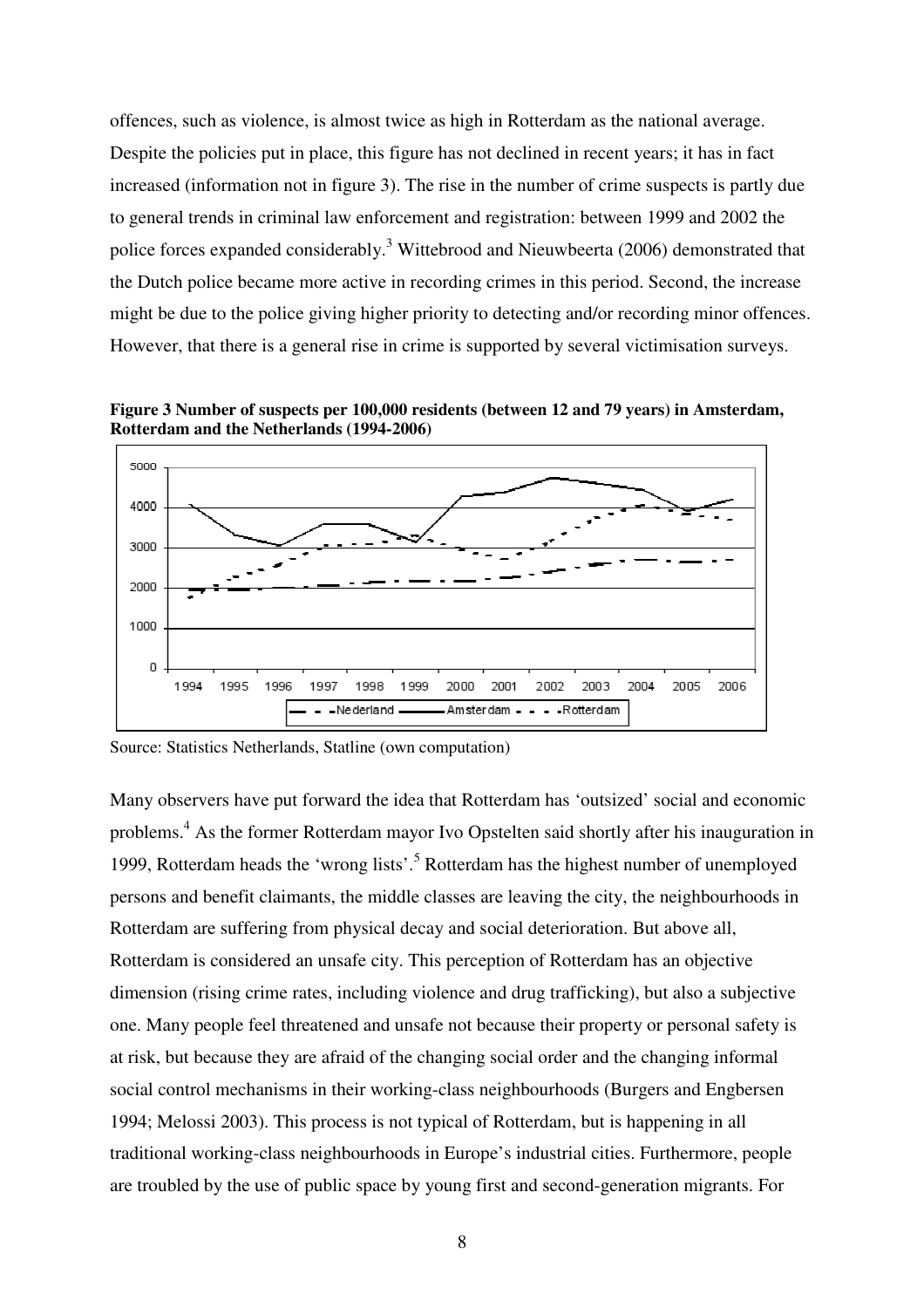local residents, these groups are often anonymous. They do not know who these young people (mostly male) hanging around on street corners actually are, but they nevertheless feel vaguely threatened by them. In reality, these groups are quite heterogeneous. Most youngsters are irritating at most, although some of them may be participating in criminal behaviour. The social classification of Rotterdam as a very unsafe city paved the way for the rise of Pim Fortuyn in Rotterdam local politics.

 However, we should emphasise that it was not politicians and policymakers, but lowincome local residents who were the first to signal social and public safety problems in the city. As early as the mid-1990s, residents of Rotterdam's most deprived districts, such as Spangen, were protesting about the nuisance caused by drug addicts and drugs traffickers in their neighbourhood (Burgers and Engbersen 1994). In 1999, protesting residents temporarily occupied Rotterdam City Hall: they demanded firm action against antisocial behaviour and crime in their neighbourhood and wanted to 'see results'. Eighteen months later, in 2001, little had changed. Rotterdam community organisations presented Mayor Opstelten with a new petition that sharply criticised the failure of local policies in Rotterdam:

"The public-safety situation in Rotterdam is bad; residents feel threatened and local businesses are also concerned. With their current strength and methods, the police are unable to ensure an acceptable level of public safety (...). The municipality is passive and reacts to pressing appeals with the language of appeasement, conveying impotence and resignation." (cited: Tops 2007: 42, 43).

According to this petition the Rotterdam local authorities should stop using 'the language of appeasement' and should produce 'visible results'. This is exactly the terminology Pim Fortuyn's political party, *Leefbaar Rotterdam* (Liveable Rotterdam), used during and after the 2002 local election campaign.

#### **3 The rise of Pim Fortuyn in Rotterdam: local politics in Rotterdam (2002-2007)**

2002 was a dramatic year in recent Dutch history. For eight years, a government of social democrats and liberals had governed the Netherlands. In the major Dutch cities social democrats had been in power for decades. Economically, the Netherlands was very successful in this period. Visser & Hemerijck (1996) spoke of a 'Dutch miracle', but the Dutch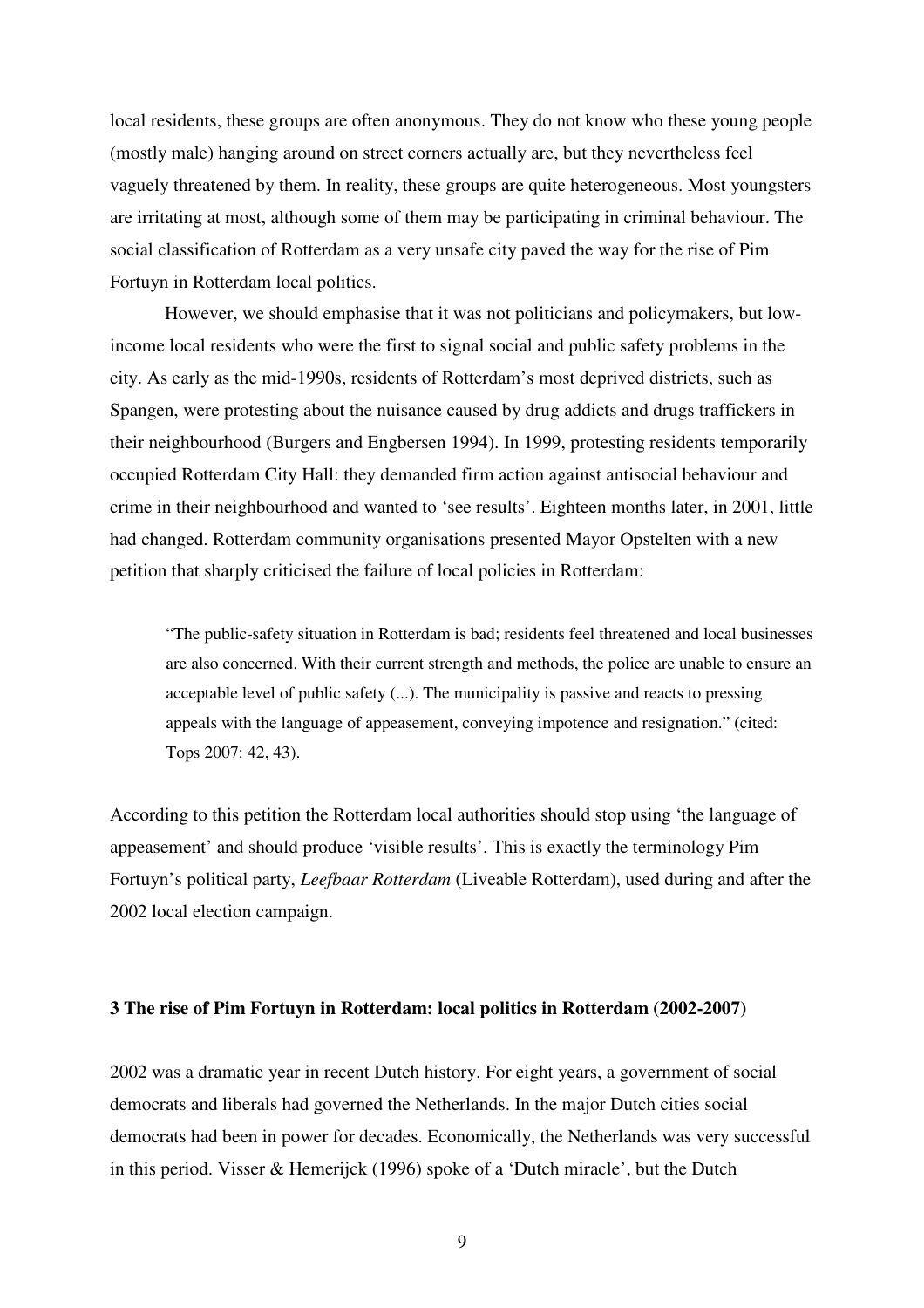population was becoming increasingly discontented about a range of unsolved social problems: traffic congestion, long waiting lists in health care, dangerous cities and increasing immigration. Some authors have argued that this collective discontent was the result of the economic prosperity of the 1990s leading to rising expectations, followed by feelings of frustration when these expectations were not immediately fulfilled (Engbersen et al. 2002). Others acknowledged that there were 'real' social problems (in particular public safety, the integration of immigrants and the deterioration of pre-war and post-war neighbourhoods) that had been ignored by traditional politics (Scheffer 2007, Van den Brink 2006; Argiolu 2008). The irritation caused by these issues was put into uncompromising words by Pim Fortuyn, who appeared in the Dutch media almost daily in the months before the elections. Fortuyn (2002) berated the social democrat-liberal coalition for the 'mess' it had created. Although Fortuyn actually wanted to win the national elections to become the Netherlands' next prime minister, he saw participation in the Rotterdam local elections of March 2002 as an ideal test case.

In Rotterdam, Fortuyn led a new local party, 'Liveable Rotterdam', which sharply criticised the ruling social-democratic establishment. Although Liveable Rotterdam was founded only a few months before the local elections in March 2002, and Pim Fortuyn had only been involved in the party since January 2002 (Oosthoek 2005), Fortuyn and Liveable Rotterdam won a landslide victory. The social democrats who had dominated local politics in Rotterdam for decades lost the elections. Pim Fortuyn's Liveable Rotterdam came from nothing to win 17 out of the 45 seats, and became the largest party in the Rotterdam city council.

Because of the exceptionally rapid rise of Liveable Rotterdam, the party did not have a real electoral programme. However, in their public appearances Fortyun and other Liveable Rotterdam politicians stressed three points. First, they criticised the 'old politics' in which party elites have all the power and 'ordinary citizens' have little to say. Second, they consistently framed public safety as the first and central priority and demanded 'firm law enforcement' (Oosthoek 2005: 44, 80). Rotterdam was to become a safer place. Third, although Liveable Rotterdam's electoral programme did not explicitly criticise ethnic minorities or Rotterdam as a multicultural city, the party accused the leftist political elites (often called the 'leftist church') of being too tolerant. All the same, blaming migrants and the multicultural society played a crucial role in the 2002 election campaign, particularly because of public statements made by Fortuyn such as: "We admit too many foreign people. In this way we get a large underclass of people that are unable to contribute economically or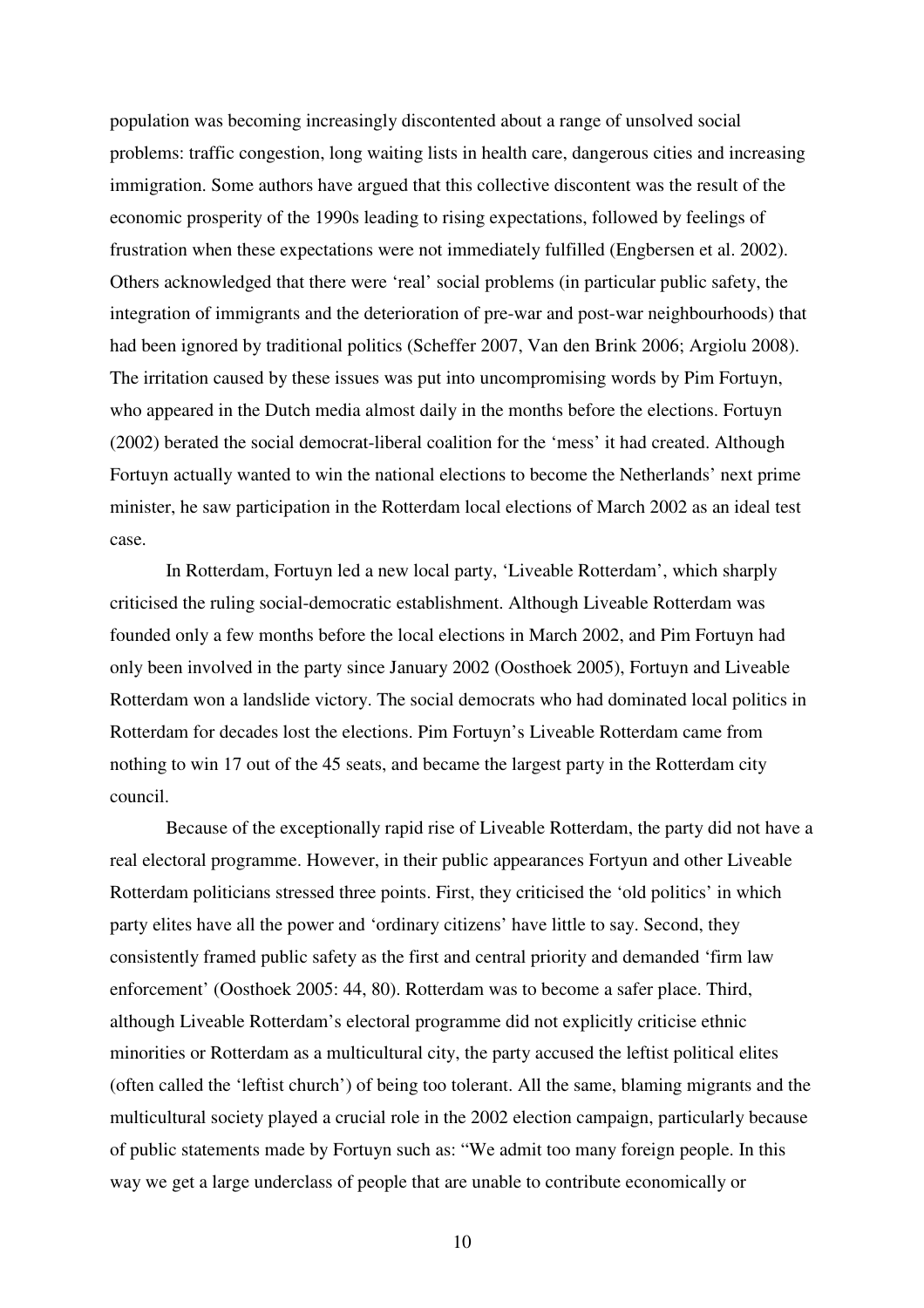culturally". Or: "I see Islam as an extraordinary threat, as a hostile society" (cited Oosthoek 2005: 25). As post-electoral analysis showed, this criticism of migrants and the multicultural society was for many the main reason to vote for Pim Fortuyn (Van de Brug 2003; Wansink 2005).

A new municipal executive was formed in Rotterdam before Fortuyn's assassination on 6 May 2002. Liveable Rotterdam demanded a leading position in that executive. Although leftist parties (social democrats, green party) were unacceptable to Fortuyn, Liveable Rotterdam formed a coalition with two other exponents of 'old politics', the Christian Democrats (CDA) and liberals (VVD). Together the three parties held 26 of the 45 seats in the Rotterdam city council (Oosthoek 2005: 101). The three parties came together in a new 'law and order' discourse that advocated low tolerance and strict law enforcement. As the three parties' coalition agreement stated:

"The electoral results show that lack of safety, large-scale immigration, discontent, and unrest in the city has corroded the social bonds between residents. This requires a debate about common norms and values. It implies the will to take cognisance of different opinions and cultures."<sup>6</sup>

The 2002 coalition agreement contained two main objectives. Public safety became the absolute priority of new local policies: a strict approach to antisocial behaviour and lack of safety in the city came first. The second objective was to restore and strengthen social cohesion in the city. Furthermore, the agreement proclaimed a new policy style strongly emphasising implementation and policy results. The time for comprehensive policy programmes was over; it was time to implement such programmes and to achieve concrete (i.e. measurable) results (Tops 2007: 68). A good example of the new approach to urban policy was the clearing of the main square in front of Rotterdam's main station, where drug users and traffickers had caused considerable nuisance for many years (at least, this was how the new executive saw it). However, the policy of toleration pursued up till then meant that the authorities had not intervened. Through vigorous policing, the new municipal executive managed to clear the square within a few months. Liveable Rotterdam regarded these operations as an illustration of its new style of urban policy-making: tackling problems instead of talking, producing visible results. The new approach to urban policy in Rotterdam and the accent on public safety issues was not just a change in the political wind after Liveable Rotterdam's surprising electoral victory. As Tops (2007) emphasises in his analysis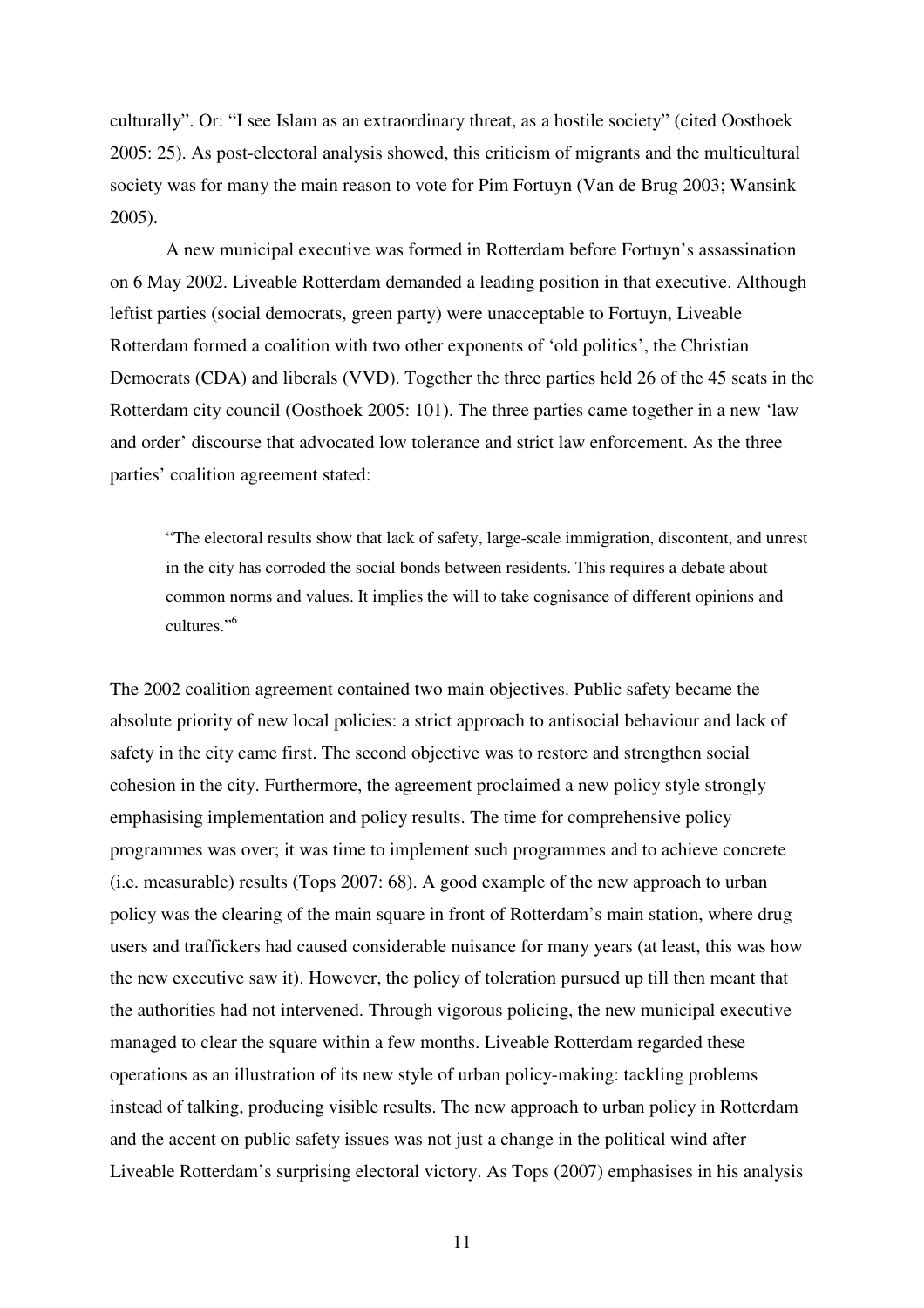of recent local policies in Rotterdam, the new accent on local public safety issues had already been perceptible when the social democrats were still in power (partly as a response to the actions of local residents' organisations in deprived Rotterdam districts such as Spangen). Moreover, the stress on public safety was not just an issue for rightist political parties such as Liveable Rotterdam and its coalition partners (CDA, VVD). According to Tops it was a more fundamental 'regime change' or paradigm shift in Rotterdam's local politics. All parties, from the left to the right, now agreed that an overly tolerant approach to urban policy could not solve the current acute urban problems (concentrated poverty and unemployment, unsafe neighbourhoods, delinquent juveniles, etc.). What is characteristic of a more fundamental regime change in local politics, Tops emphasises, is the fact that it transcends political differences. This also applies to Rotterdam. After Liveable Rotterdam lost the 2006 local elections – in part due to the overwhelming minority vote against the party – and the social democrats came to power again, a substantial proportion of Liveable Rotterdam's political agenda was adopted by the new leaders (Tops 2007: 310). Liveable Rotterdam became the major opposition party. They received 30% of the vote in 2006 against 37% for the social democrats.

# **4 A new urban policy paradigm: the social reconquest of the city**

In the previous sections we described the major urban problems in Rotterdam and the change in the political balance in the city in the years following the Millennium. These urban problems resulted in a range of new urban policies and intervention projects (not just in Rotterdam but in other Dutch cities like Amsterdam) designed to improve liveability and public safety in urban neighbourhoods, alter and improve the housing stock in deprived districts, tackle educational deficiencies and school dropout, and reduce unemployment and social benefit dependency. In a previous study we described this wide range of new urban projects and initiatives in Rotterdam and Amsterdam and posited that, despite the differences between the cities and the specific districts under examination, there was a general similarity in their approach to urban problems (surprising, in that in Amsterdam the social democrats – thus 'old politics' in the terminology of Liveable Rotterdam – were still in power) that we would describe ironically as 'social reconquest' because of the widespread use of warlike metaphors in this policy approach.

Social reconquest not only refers to repressive police operations in vulnerable neighbourhoods, but to the whole range of social and physical interventions developed in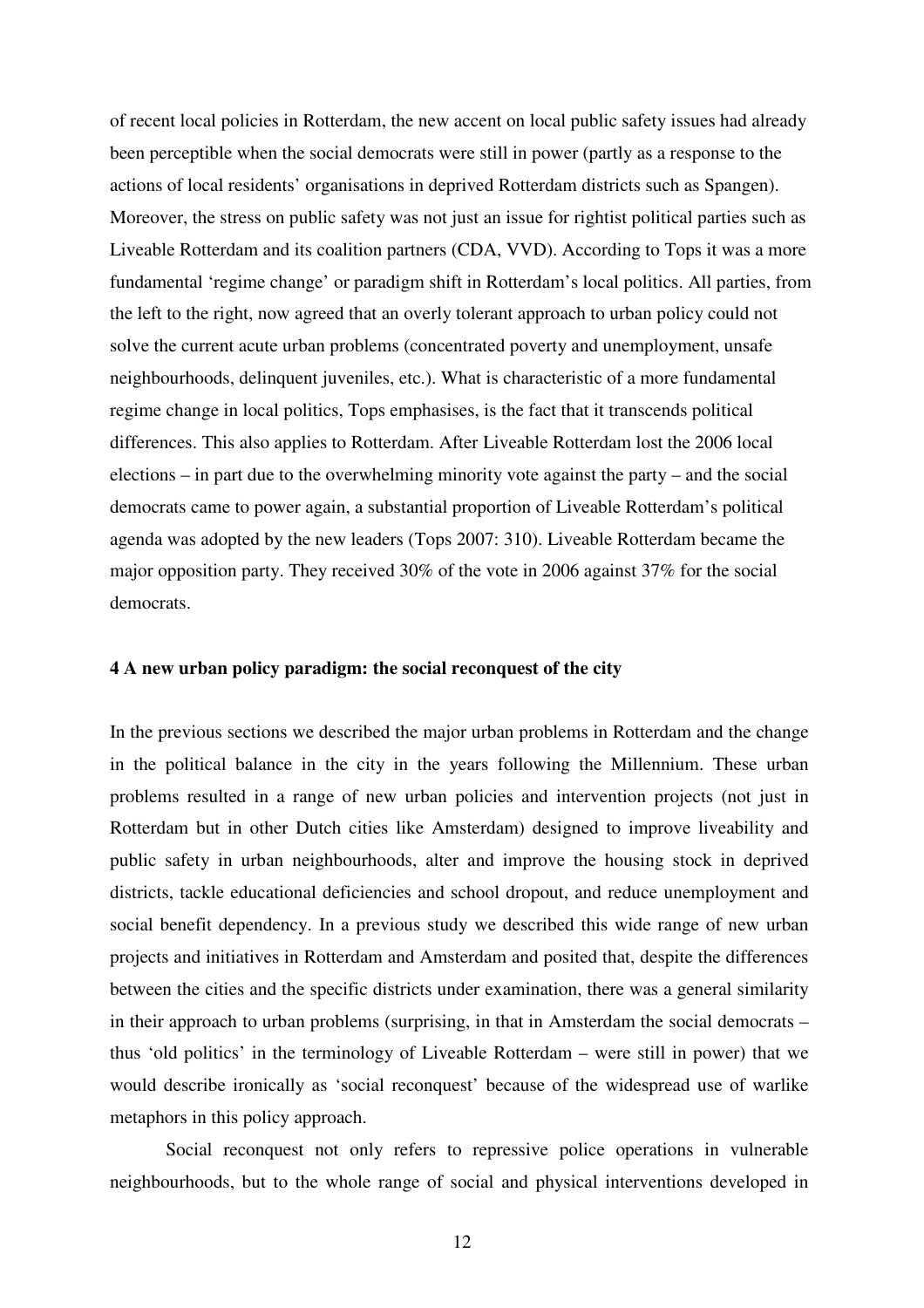order to change the social structure of neighbourhoods. Social reconquest refers to all social and physical interventions aimed at (1) greater liveability and safety in the public space of neighbourhoods (stricter law enforcement, zero tolerance, but also community policing); (2) a more balanced composition of the population (urban restructuring, social mixing of the housing stock and selective settlement policies); and (3) the formulation of shared norms and behavioural standards that facilitate daily interactions between local residents (community development, integration courses for migrants) (Engbersen et al. 2005). Social reconquest targets those urban districts where a 'critical limit' has been passed and where the usual policies appear to be unsuccessful. In this context, restoring public safety is often the first precondition for further neighbourhood improvement. In determining this critical limit, a role is played both by *objective* factors (public safety, benefit dependency, educational disadvantage and a high dropout rate) and *subjective* factors associated with controversial incidents and the ability of local communities and politicians to place neighbourhoodspecific problems in a prominent position on the political agenda.

The strategy of social reconquest can be summarised in five points. Social reconquest is firstly characterised by the use of new, warlike metaphors. "Urban policy is war", so it seems (to paraphrase a once famous Dutch football coach Rinus Michels). Rotterdam is by now familiar with *city marines* (antisocial behaviour officers, see Box 1), *intervention teams*, *hot-spot areas, taskforces* and *frontline workers*.

A second characteristic is the emphasis on 'rediscovering' ordinary urban problems. In the past illegal and informal practices have developed and been tolerated in deprived urban districts. These vary from unauthorised residence (undocumented residence, illegal subtenancy) through social benefit fraud to drug trafficking and illegal cannabis cultivation in the attics of private homes. Local authorities and public-sector professionals lost sight of the 'neue Unübersichtlichkeit' of the modern metropolis or actually ignored it. However, there has been a shift in a sense that the city and district authorities, the police, housing corporations, welfare departments and other urban services have adopted new approaches to establishing what is actually going on in urban districts, on the streets and even in people's homes. Police officers and other public officials in particular are trying to re-establish contact with local communities. Public-sector professionals are more are present in the neighbourhoods and on the streets, sometimes even 'look behind the front door' of private homes, are in contact with residents and know what goes on in the neighbourhood.

A third characteristic of social reconquest is that the rediscovery of the city goes hand in hand with very intrusive policy measures. The new urban policy approach is (1) repressive,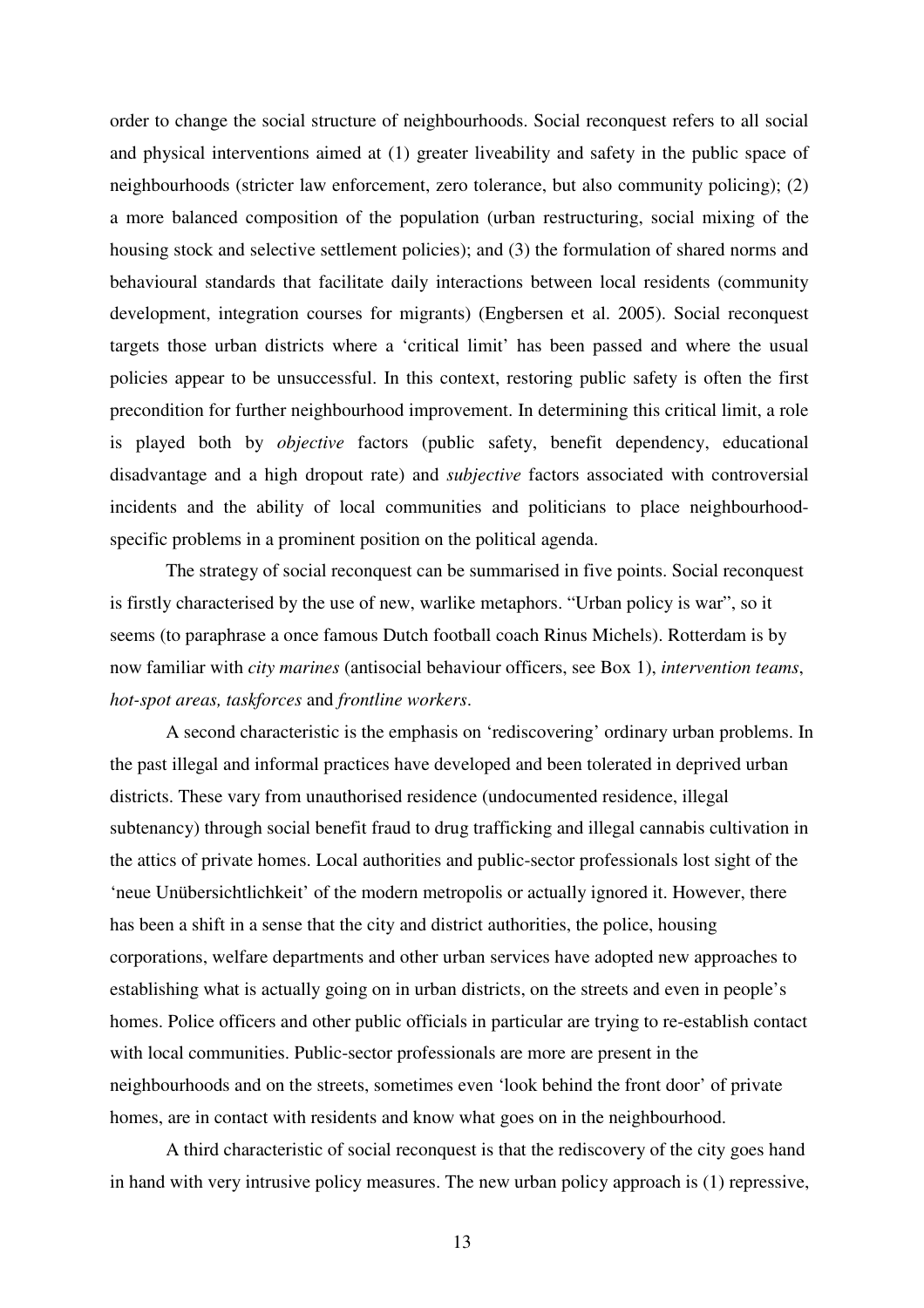(2) moralistic, and (3) intervenes in people's private lives. The new approach emphasises law enforcement and acknowledges that urban policy used to be overly tolerant of deviant behaviour. It is also moralistic in the sense that police and other agencies have clear assumptions about the norms and behavioural standards necessary to facilitate daily interaction in the neighbourhood. And they consider it necessary to enforce these moral codes, even if that entails an intrusion into an individual's private life (and thus a violation of privacy rights). A good example is the 'intervention team': multidisciplinary teams including representatives of the municipality, social welfare department, police, housing corporations and sometimes other service providers such as the local energy company (that monitors whether electricity is being illegally tapped for growing cannabis privately). The intervention team pay unannounced visits to premises and/or persons that are known to cause disturbances in the area. They begin mostly with the 'notorious complaint premises', where irregularities and abuse can be expected, but after that other premises in the building or neighbourhood are also visited. Characteristic of the Rotterdam intervention team is the combination of supervision and social care. On the one hand there is intensive checking for irregularities: illegal residence, overcrowding, social benefits fraud, tax debts or illegal practices such as drug trafficking. On the other hand the teams offer support for families in need and can refer individuals or households with problems to the appropriate social services department. The unannounced house visits have been heavily criticised, because of the violation of privacy rules. The privacy protection agencies argue that private premises ought to be a 'governmentfree sphere'. The authorities may knock on doors offering social support, but not to check on households. It is argued that the intervention teams take residents by surprise and put pressure on them to get access to the premises. Once the intervention team is allowed into a residence, many more things are assessed and monitored than was initially agreed to or understood by the resident (the Rotterdam ombudsman speaks of a 'trawling procedure' that leads to numerous 'extra observations'). Lastly, severe sanctions such as people being expelled from their homes and placing a steel door to close off the premises have allegedly been implemented without sufficient cause.<sup>7</sup> The intervention teams respond by asserting that in over ten thousand house visits there were only a few cases where formal complaints were made (Tops 2007: 219).

A fourth characteristic of the new urban interventions is the integral approach to solving urban problems. In the past, bureaucratic differences and disputed competences too often impeded effective problem-solving in deprived urban neighbourhoods. Too often, police interventions ran counter to the actions of social workers and vice-versa. 'Multidisciplinary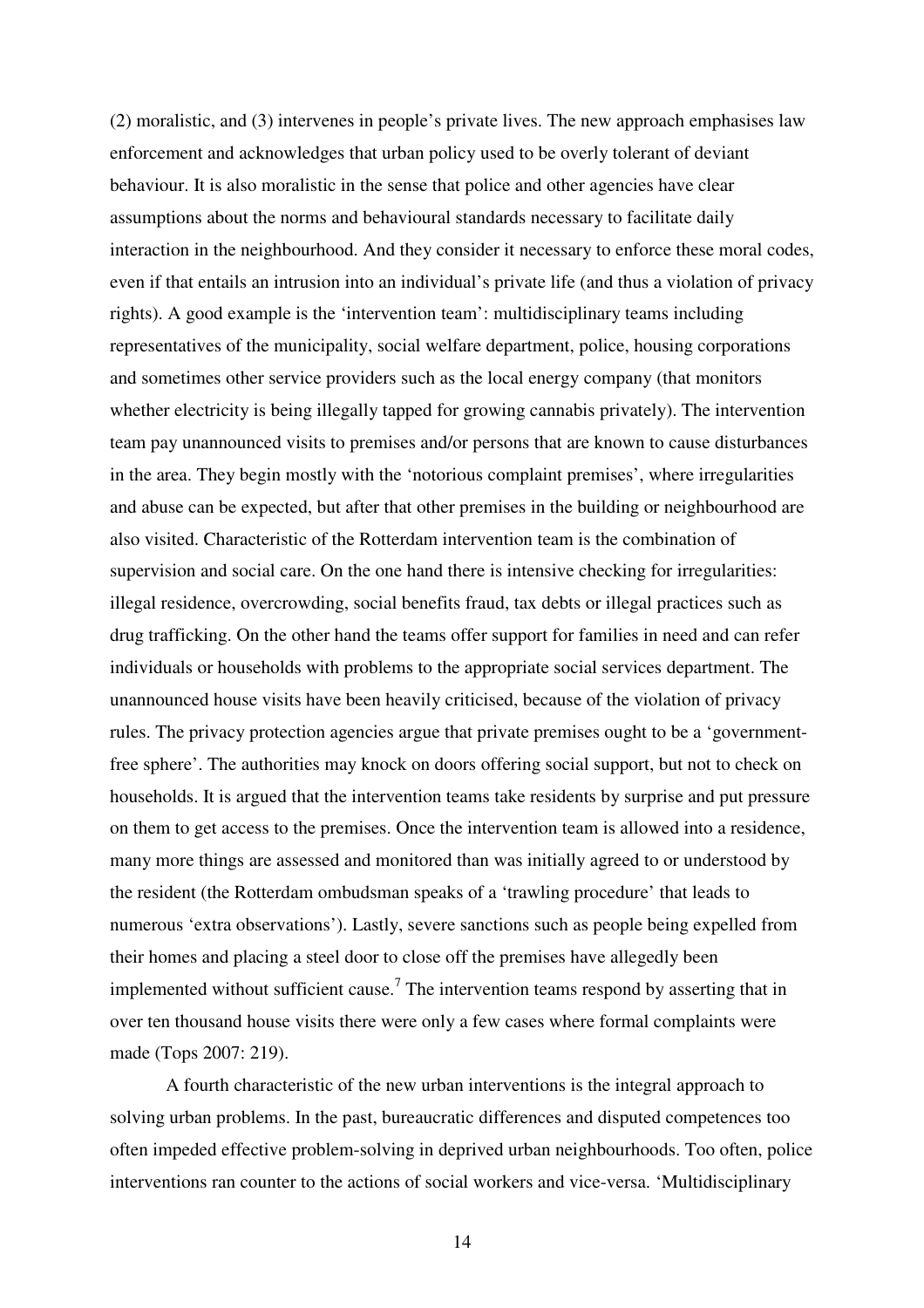coordination' is therefore the new buzzword in urban policies. The introduction of 'city marines' and other 'street-level bureaucrats' (neighbourhood wardens, street managers, police officers as 'neighbourhood directors', etc.) is also interesting for another reason. These new officials imply a certain de-bureaucratisation of urban policy-making, and the phenomenon of 'frontline steering' is a radical example of this trend. Frontline steering means that the implementation of social programmes (on the city's 'front line') takes priority. Complex policy processes in deprived urban districts have their own dynamic that does not lend itself to being directed from above. Urban policies are therefore developed and directed by policy implementers 'in the thick of it'. In Rotterdam this new approach has taken concrete form in the 'Bureau Frontline', and it implies a new policy logic. Traditionally, policy starts with a policy design that is determined in advance and is fleshed out in policy implementation ('design logic'). The problem is, however, that the policy designers are often at too great a distance from actual policy practice. In frontline steering, the intervention arises in and from actual policy practice ('action logic') (Hartman & Tops 2005).

#### Box 1: *City marines*

An example of the new integral approach to urban policy is the introduction in Rotterdam and later in Amsterdam of antisocial behaviour officers, called 'city marines'. The idea is to have the best public servants in the worst neighbourhoods, not in city hall. City marines are appointed to tackle urgent public safety problems in specific neighbourhoods or linked to specific population categories (such as drug addicts). City marines function both as 'lubricating oil' and as 'crowbars'. On the one hand, they are skilful process managers who induce all parties involved in local policies (municipal services, the police and justice department, social services, etc.) to cooperate. On the other hand, they have the power (for instance, because of their direct line to the Rotterdam municipal council) to call uncooperative institutions and officials to order. Furthermore, the city marines have their own budget (up to  $\epsilon$ 3 million) that they are reasonably free to dispose of. This, of course, makes them attractive to the other parties involved (Tops 2007: 194, 209).

A final characteristic of social reconquest is that urban problem-solving requires policy interventions at different levels of governance. For some social problems (for example lack of public safety) , the street or neighbourhood are the relevant level of intervention. However, many problems can not be solved in the neighbourhood. Unemployment, for instance, requires social and economic interventions at city or regional level. Too often urban policymakers waste their time trying to bring employment to the neighbourhood (with so-called 'neighbourhood economy' initiatives). This may be a sensible in very large cities (for instance in the US), but not in relatively small cities in the Netherlands where the distance between homes and workplaces can never be insurmountable. Other issues require public policy interventions at national (or even supra-national) level. National policy interventions may be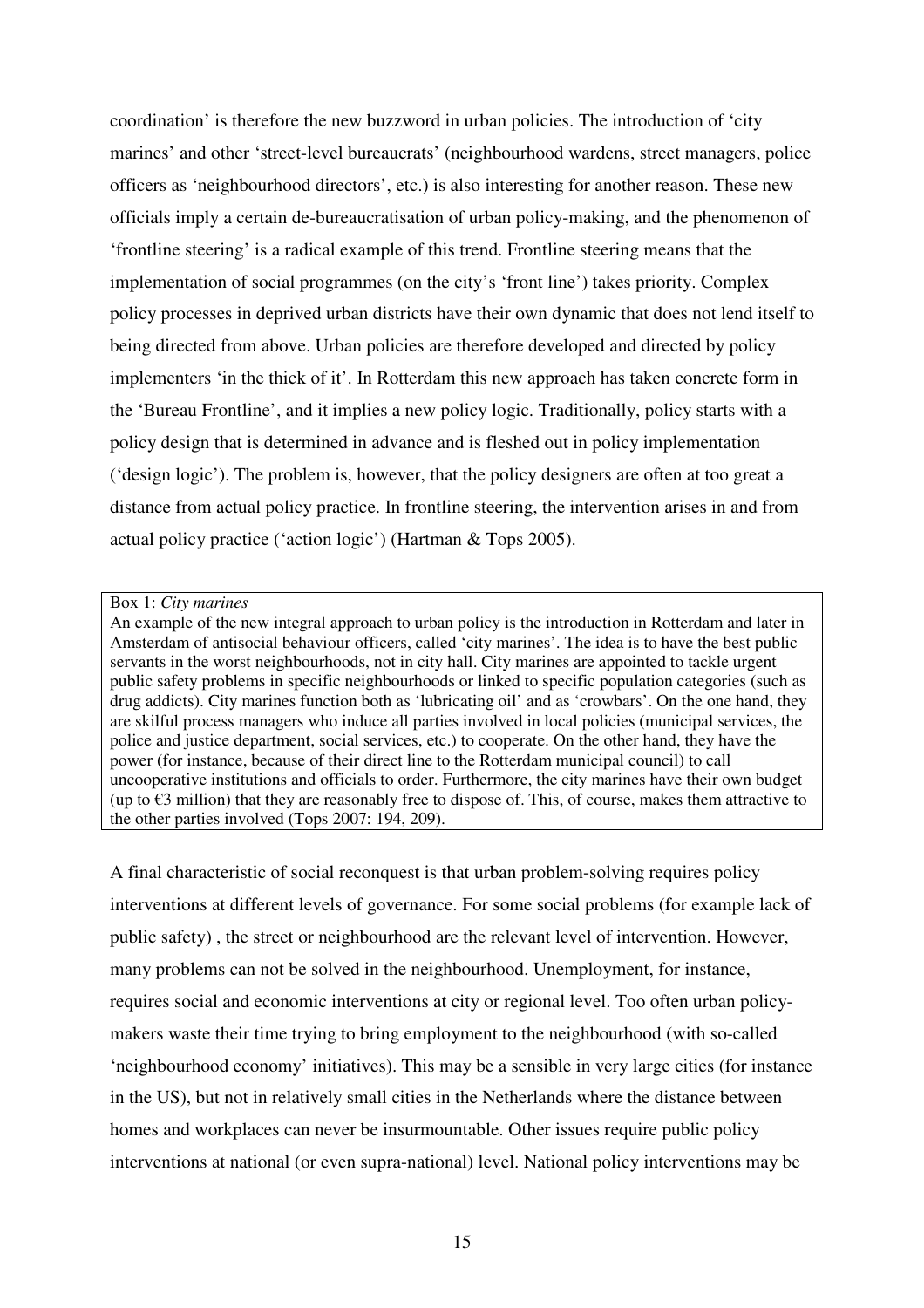necessary when local policy practices that are meant to tackle outsized urban problems are incompatible with existing legislation.

# Box 2: *The 'Rotterdam Act' (2005)*

An example of national policy interventions to facilitate local urban policies is the introduction of the Major Cities (Exceptional Measures ) Act (also referred to as the 'Rotterdam Act') in 2005. The Act came about following remarks made in the media by Dominic Schrijer, then member of the borough executive in Charlois, one of Rotterdam's most deprived areas. Schrijer (2003), a leading social democrat, argued that Charlois could not accommodate any more vulnerable residents. Although Schrijer deliberately spoke of unemployed people, social benefit recipients, and illegal aliens without any formal means of existence, rather than of 'migrants' or 'minorities', his outburst started off a local debate about a 'migrant halt'. Marco Pastors, member of the executive representing Liveable Rotterdam, demanded a 'complete halt' to the influx of low-income immigrants into Rotterdam; local media labelled this 'a fence around the city'. Although Rotterdam municipal executive distanced itself from Pastors' anti-immigrant position, it did announce a 'stricter settlement policy' in certain Rotterdam boroughs. In its policy paper *Rotterdam zet door* [Rotterdam sees it through] (2003), it says that the city wants to control the 'influx of deprived groups into the region, city and borough'. Anyone wishing to settle in certain problematic parts of the city has to apply for a 'settlement permit'. Eligibility for such a permit is based on income from formal employment.<sup>8</sup> This requirement does not apply to Rotterdam residents, but only to individuals and families who want to move into these neighbourhoods from outside Rotterdam. This formulation of the selective settlement policy carefully avoided mentioning ethnic origin as the criterion for admittance to the city, because that would be discriminatory. Nevertheless, Rotterdam's selective settlement policy was incompatible with existing Dutch legislation. The city therefore asked the Dutch government to change the law. In December 2005, the Dutch government announced a new Act that would increase the legal scope available to municipalities to deal with urgent urban problems. The Act enabled municipalities to restrict the influx of new vulnerable residents into problem-ridden urban areas (Engbersen et al. 2005: 20-21)

# 5 **Discussion**

In this article we have argued that a new urban policy paradigm has arisen in Rotterdam and other Dutch cities, one that we called 'social reconquest'. In this concluding section we would like to compare current urban policy practices in the Netherlands with notions such as 'urban revanchism' in American urban sociology literature. Are the new Rotterdam urban policy practices another example of urban revanchism, as others (Uitermark and Duyvendak 2008) have previously argued? Or is 'social reconquest' in the Netherlands profoundly different from 'urban revanchism'? At first sight, the obvious similarities between both concepts and the underlying policy practices are striking. Urban policy, both in the Netherlands and in the US, has taken an undeniably repressive turn. The period in which deviant or even illicit behaviour in cities was tolerated seems to be over. Even the famous Dutch 'coffee shops' that openly sell soft drugs, though still widely present in cities like Rotterdam and Amsterdam, are under fire nowadays. On the other hand, the fact that 'coffee shops' are still present and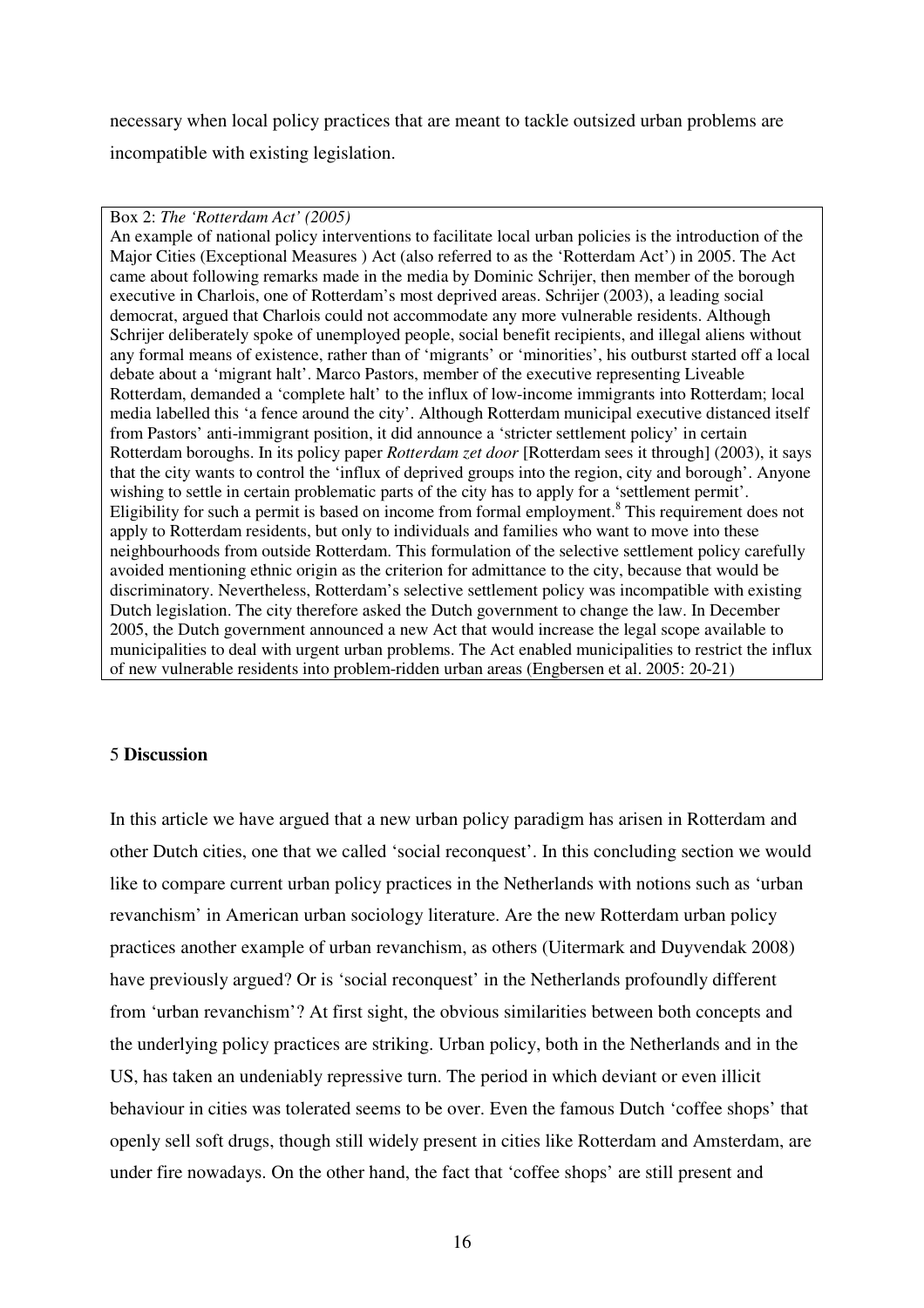tolerated by local authorities clearly illustrates huge differences in the public policy climate in the Netherlands and the US. If Dutch urban policy has become less tolerant and more repressive in recent years, it is at least on a different level from in the US.

We have nevertheless seen many examples of a more repressive urban policy approach in Rotterdam (and Amsterdam; cf. Engbersen et al. 2005). The repressive aspects of the new urban policy paradigm can be summed up as: more surveillance, better targeting and tougher interventions. Several policy initiatives we described here are aimed at improved monitoring of what happens in the city: observing local residents' behaviour, keeping tags on youth street gangs, camera surveillance (not yet mentioned, but widely present in Rotterdam), even 'looking behind the front door' and randomly stopping passers-by to carry out 'preventive body searches'. Finally, recent urban policy in the Netherlands has become more repressive in a sense that tough measures (including intrusions into the private lives of citizens) are no longer avoided. Such measures range from evicting undocumented migrants, illegal tenants or local residents that turn their attics into a cannabis factory from their homes and barricading them with steel doors, to removing hundreds of individuals that cause the most nuisance in Rotterdam 'from the streets'.

All of this seems to fit perfectly with Smith's notion of urban revanchism. However, there are at least three crucial differences between current Dutch urban policy practices and Smith's notion of urban revanchism. Firstly, in Smith's neo-Marxist perspective urban revanchism is a strategy conducted by state institutions on behalf of capital and the middle classes that aims to reconquer the city. The Rotterdam experience is different. The demand for tougher police action in Rotterdam's deprived neighbourhoods originally came from local residents' organisations. The call for more repressive action became much louder after the rise of Pim Fortuyn and Liveable Rotterdam. Whatever one might say about Fortuyn and Liveable Rotterdam, their political support came from low-income groups rather than from the middle classes. Rotterdam also wanted to attract middle-class families back into the city, but this is certainly not the only reason for the more repressive approach adopted. The first and foremost reason was to create more public safety and improve the quality of life, particularly in Rotterdam's most deprived areas.

A second major difference is that repressive policies in Rotterdam go hand-in-hand with social care. In Smith's concept of urban revanchism this would be inconceivable, since the poor and other marginalised individuals are seen as essentially incorrigible (cf. Uitermark and Duyvendak 2008). In this perspective, the strategy for urban policymakers is: repression and punishment (Wacquant 2008) or driving them out (Smith 1996). The Rotterdam urban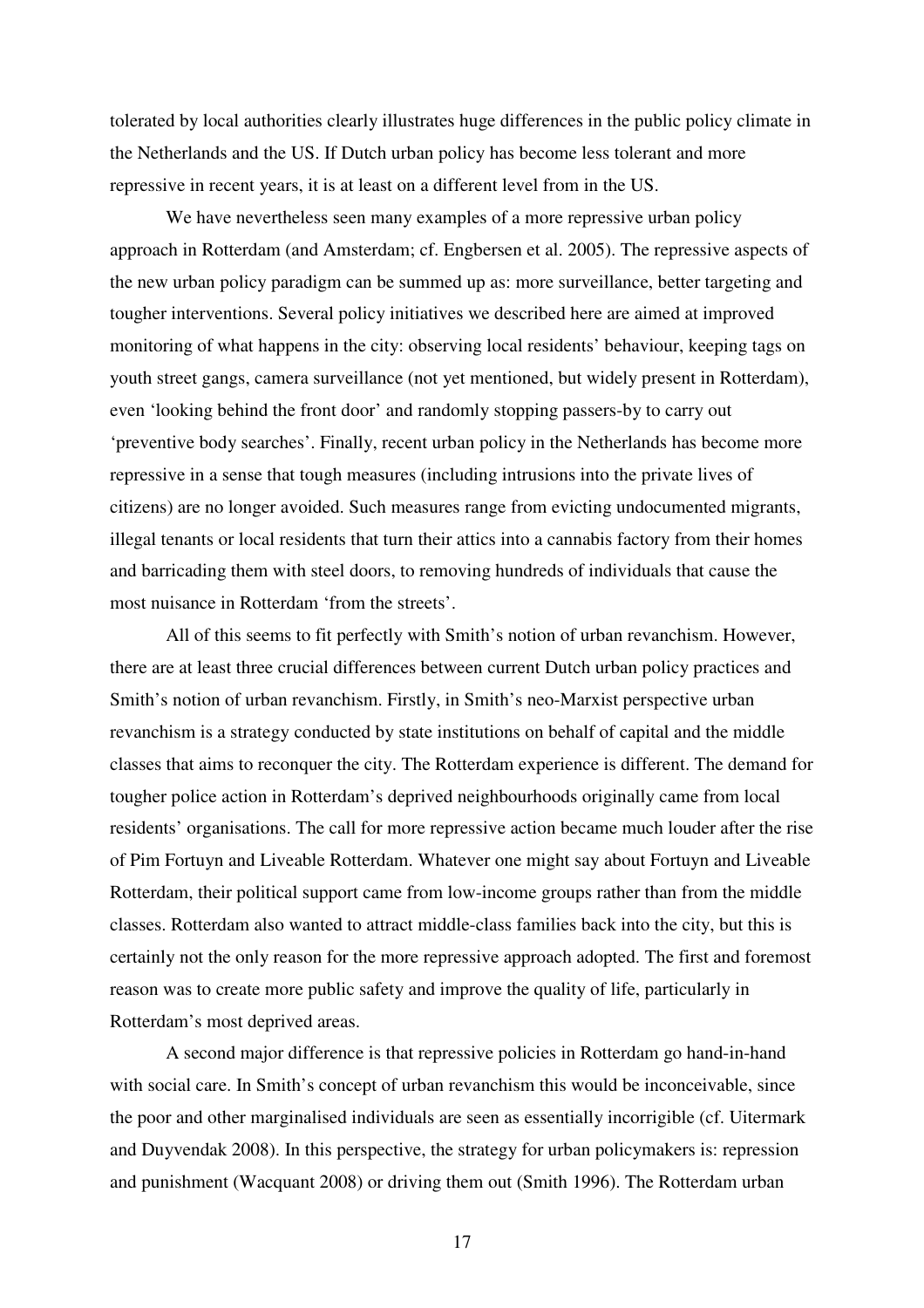policy practice is a more complex combination of three strategies: repression, social care, and prevention. The element of social care may have been less than fully explored thus far. However, when the Rotterdam local authorities try to remove hundreds of individuals causing the most nuisance in the city from the streets, this is not a purely repressive intervention. In fact, most of these individuals (homeless people, drug addicts, people with mental problems, etc.) are placed in a social programme trying to help them get their lives on track again. When the Rotterdam local authorities cleared prostitutes from certain areas, it offered social care and shelter to any (often addicted) woman participating in street prostitution (although it is unknown how many women accepted this assistance). The largest policy success is that Rotterdam has hardly any homeless people sleeping rough anymore. This is not because the homeless have been driven out of the city, as Smith would assume, but because Rotterdam – like several other Dutch cities – has invested in shelters for the homeless in several parts of the city. Of course, the Rotterdam homeless problem has not been solved. The greatest problem now is the limited throughput from the homeless shelters to supervised or regular housing, in addition to the new homeless people arriving in Rotterdam and other Dutch cities. The number of homeless people sleeping rough has nevertheless declined radically in recent years, demonstrating the success of the social care strategy in Rotterdam and other cities.

Thirdly, as Uitermark and Duyvendak (2008) also indicated, the objectives of urban policy in Rotterdam are different. Rotterdam urban policy is not aimed at exclusion or segregation, as authors like Smith and Davis see happening in the USA, but rather at disciplining and civilising marginal population categories. This is achieved in two ways. First through a policy based on repression and care (see point one) and second, through creating a mixed housing stock to ensure that the middle-classes remain in the city or return. This policy of social mixing is a key element of urban restructuring in Rotterdam. To what extent the policy will be fully implemented is however questionable. Positive evaluations of certain urban restructuring projects have been published, but there is also considerable criticism of the 'mantra of the mix' (Bolt and Van Kempen 2008). There is justified criticism of the assumption that the impact of a mixed neighbourhood to discipline or civilise. Research has shown, after all, that mixing between socioeconomic classes – in the sense of mutual contact – is limited. Nevertheless, it would be wrong to assume that the policy of social reconquest in Rotterdam is a policy of segregation.

It is therefore these three elements: (1. the populist basis for social reconquest policy; 2. the combination of repression and care, and 3. the social mixing housing policy) that lead us to conclude that the concept of social revanchism does not apply to Rotterdam. There is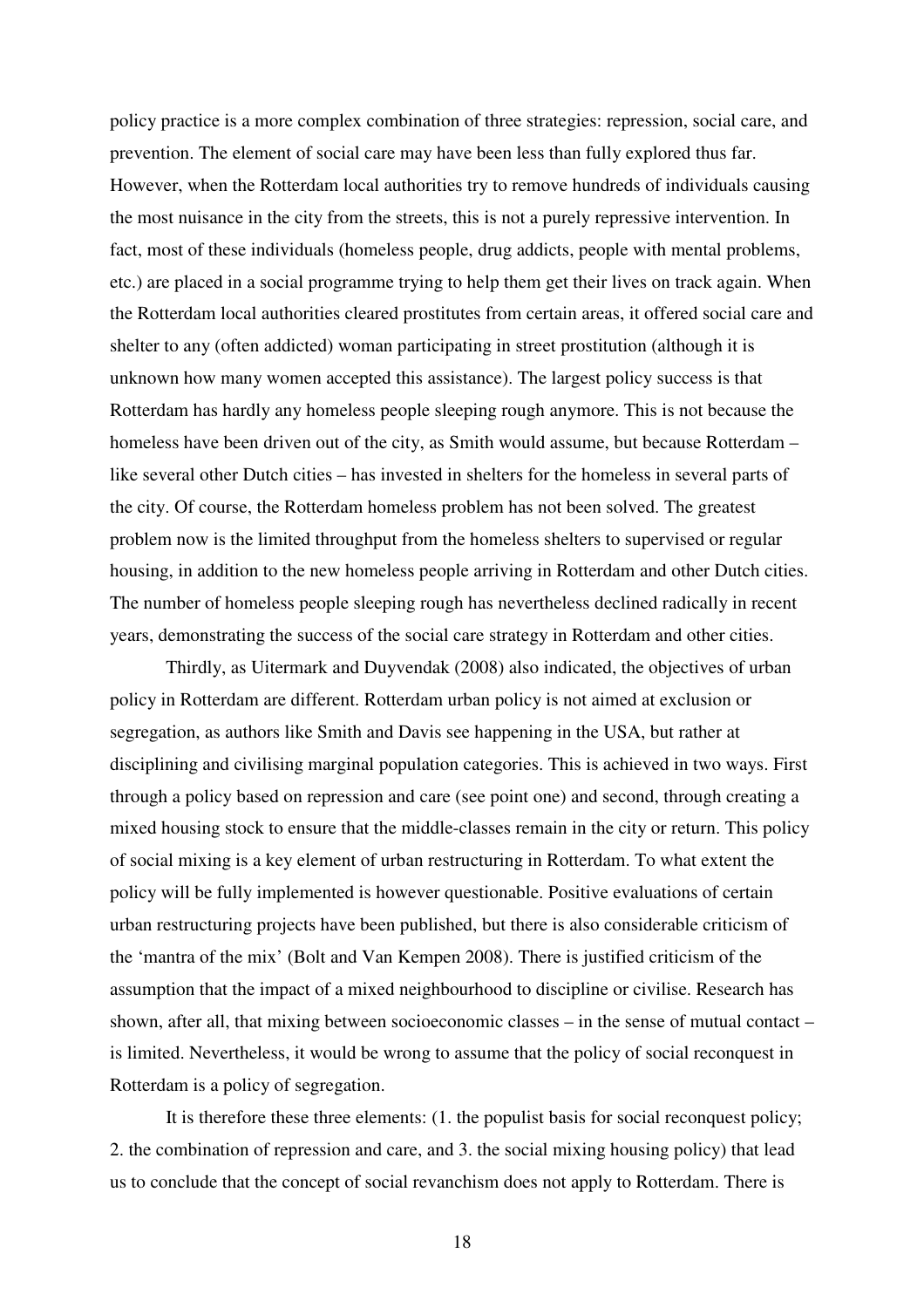however a revanchist tone in the populist discourse on lack of safety and quality of life that is directed against migrants, particularly Muslims. It was therefore particularly interesting that in the 2006 local elections migrants flocked to the polling stations to wreak their 'revenge' on Liveable Rotterdam. The turnout increased strongly amongst people of Moroccan origin in particular: from 30 % in 2002 to 58 % in 2006 – equal to the overall turnout in the city (Tillie 2006: 22). These results make it clear that there are risks attached to a social reconquest policy. On the one hand, such a policy has strong support ( also among migrants), on the other it helps create a divided city.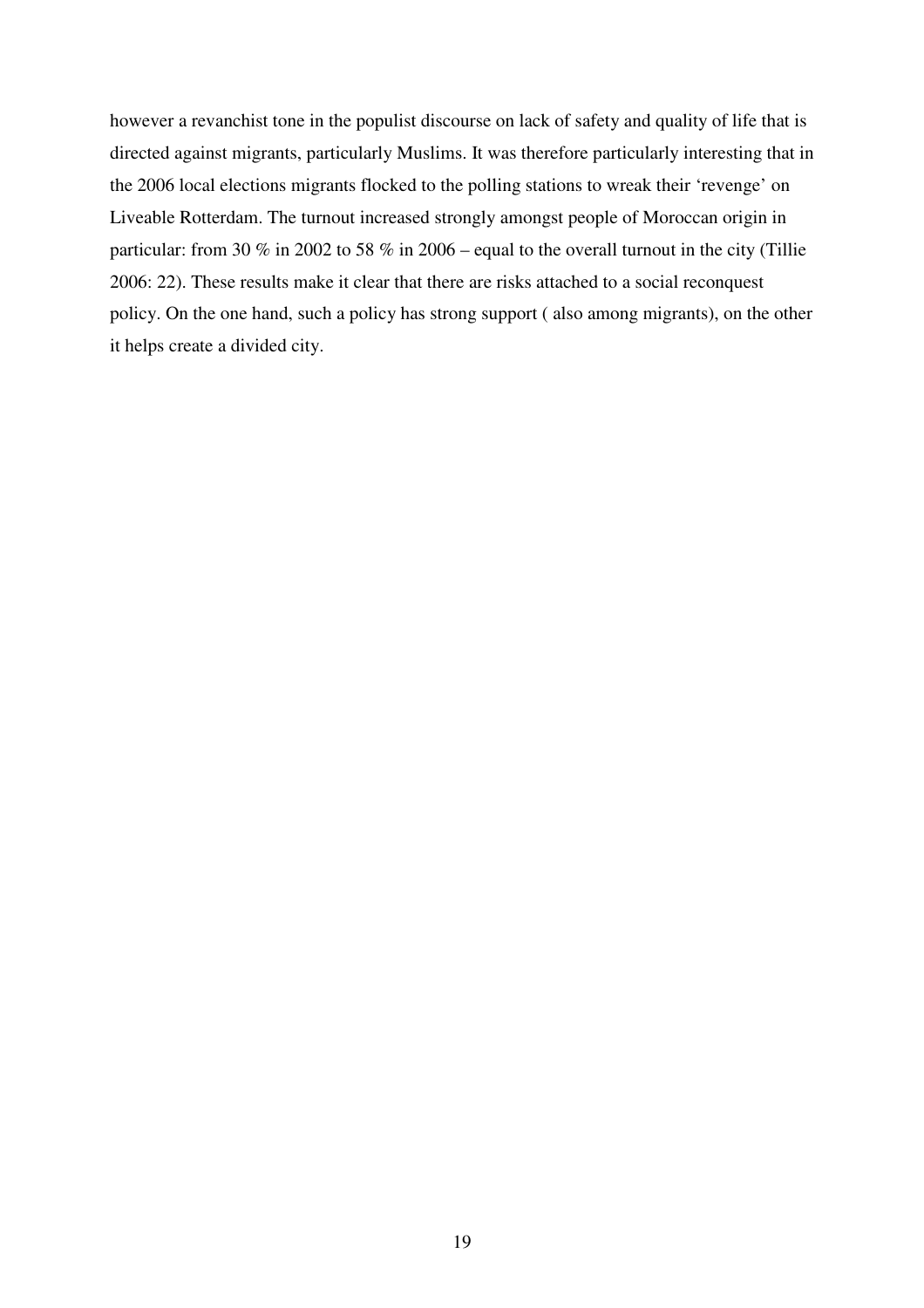# **Literature**

Argiolu, R., K. van Dijken, J. Koffijberg, G. Bolt, R. van Kempen, E. van Beckhoven, R. Engbersen en G. Engbersen (2008). *Bloei en verval van vroeg-naoorlogse wijken.* Den Haag: Nicis Institute.

Atkinson, R. (2003) Domestication by Cappuccino or a Revenge on Urban Space? Control and Empowerment in the Management of Public Spaces.In *Urban Studies*, 40 (9): 1829-1843

Burgers, J. (1999). Rotterdam wereldhaven. In J. Burgers and G. Engbersen (eds.): *De ongekende stad 1: Illegale vreemdelingen in Rotterdam*. Amsterdam: Boom, pp. 30-53.

Burgers, J. en G. Engbersen (1994). De wrok van Spangen. In *Psychologie en Maatschappij*, 18(4): 292-302.

Burgers, J. and S. Musterd (2002). Understanding Urban Inequality. A Model Based on Existing Theories and an Empirical Illustration. In *International Journal of Urban and Regional Research* 26 (2): 403-413

Cochrane, A. (2007). *Understanding Urban Policy. A Critical Approach*. Oxford (UK): Blackwell Publishing

Coalitieakkoord Rotterdam (2002). *Het nieuwe élan van Rotterdam*. Gemeente Rotterdam

College Rotterdam (2003*). Rotterdam zet door. Op weg naar een stad in balans. Rotterdam.* Gemeente Rotterdam http://www.rotterdam.nl/Rotterdam/Internet/Collegesites/wethoudervandertak/01actiepr\_cement\_nieuw.pdf

Davis, M. (1990). *City of Quartz: Excavating the Future in Los Angeles*. London: Vintage

Davis, M. (1992). Fortess Los Angeles: The militarization of urban space. In M. Sorkin (ed.) *Variations on a Theme Park.* New York: Noonday Press, pp. 154-180.

Dieleman, F.M. en R.C. Kloosterman (2000). Room to manoeuvre; Governance, the Postindustrial economy, and Housing provision in Rotterdam. In M. Polèse en R. Stren, *The Social Sustainability of Cities. Diversity and the Management of Change*, pp. 175-202.

Engbersen, G. (2002). Fortuyn danst op het succes van Paars. In *NRC-Handelsblad*, 02-04- 2002

Engbersen, G., E. Snel and A. Weltevrede (2005). *Sociale herovering in Amsterdam en Rotterdam. Eén verhaal over twee wijken*. Amsterdam: Amsterdam University Press. http://www.wrr.nl/content.jsp?objectid=2814

Euchner, C and S. McGovern (2003). *Urban Policy Reconsidered. Dialogues on the Problems and prospects of American Cities*. New York: Routlegde

Flint, J. and J. Nixon (2006). Governing Neighbours: Anti-social Behaviour Orders and New Forms of Regulating Conduct in the UK. In *Urban Studies*, 43 (5/6): 939–955.

Florida, Richard (2002). *The Rise of the Creative Class*. New York: Basic Books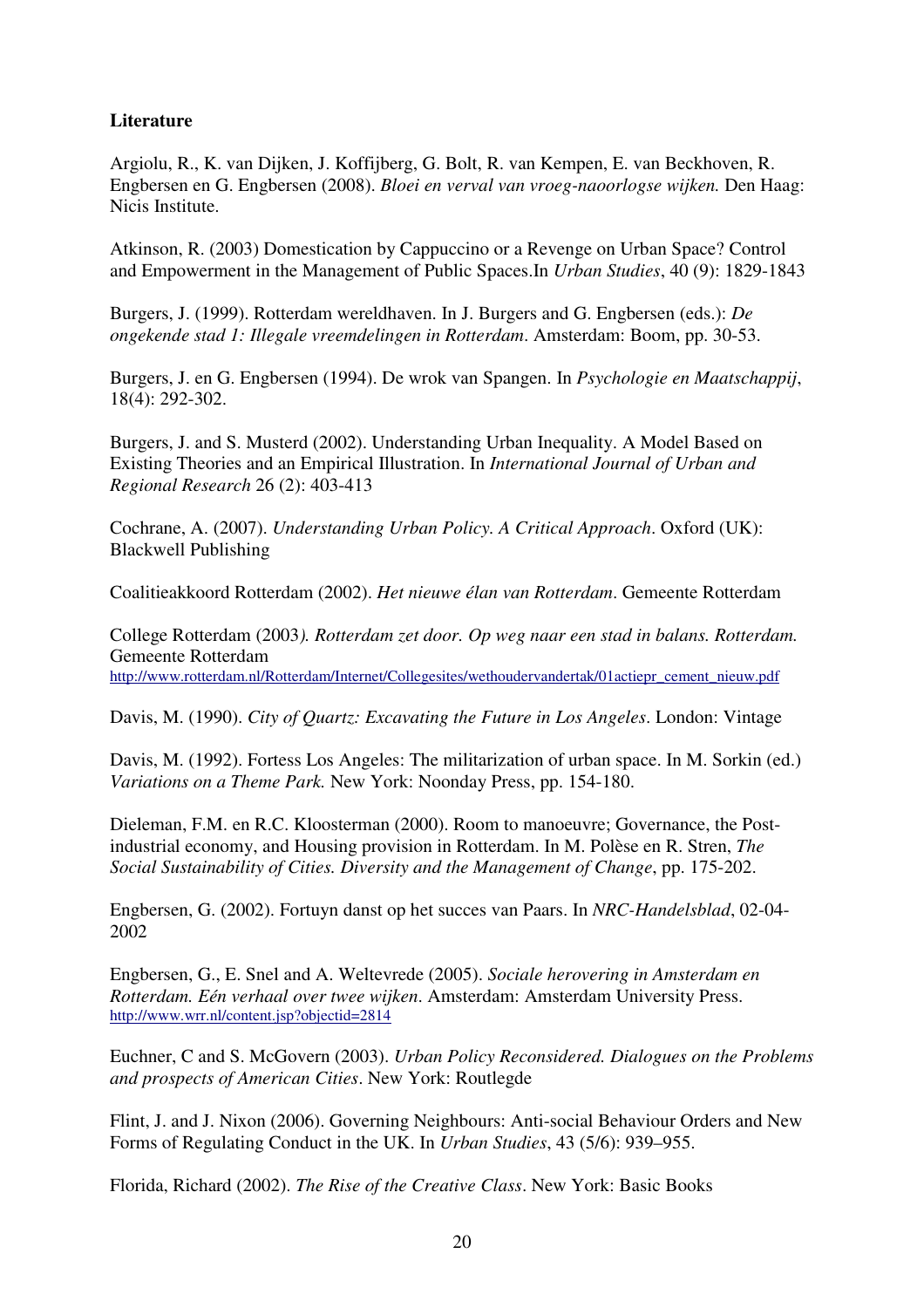Fortuyn, Pim (2002). *De puinhopen van acht jaar Paars*. Rotterdam: Speakers Academy

Fyfe, N. , J. Bannister and A. Kearns (2006). (In)civility and the City. In *Urban Studies*, Vol. 43 (5/6): 853–861

Gemeente Rotterdam (2003). *Rotterdam zet door. Op weg naar een stad in balans*. Rotterdam

Hartman, C. and P. Tops (2005). *Frontlijnsturing. Uitvoering op de publieke werkvloer van de stad*. Den Haag: Kenniscentrum Grote Steden. http://www.nicis.nl/nicis/dossiers/Bestuurenorganisatie/Frontlijnsturing\_1007.html

Kloosterman, R. and J.J. Trip (2005). Gestold modernisme. Een analyse van de Rotterdamse economie vanuit een postindustrieel perspectief. In: Becker, F. et al. (Red.): *Rotterdam. Het vijfentwintigste jaarboek voor het democratisch socialisme*. Amsterdam: WBS. 39-57

Macleod, G. (2002). From urban entrepreneurialism to a 'revanchist city'? On the spatial injustices of Glasgow's renaissance. In *Antipode* 34(3): 602-624.

Millie, A (2008). Anti-Social Behaviour in British Cities. In *Geography Compass* (2:5): 1681–1696.

Molessi, D. (2003). In a Peaceful Life: Migration and Crime of Modernity in Europe/Italy. In *Punishment & Society* Vol 5 (4): 371-397

Oosthoek, Albert (2005). *Pim Fortuyn en Rotterdam*. Rotterdam: Gemeentearchief Rotterdam

Ombudsman van Rotterdam (2007). *Baas in eigen huis. "Tja, wij komen eigenlijk voor alles..." Rapport van een ambtshalve onderzoek naar de praktijk van huisbezoeken*. Rotterdam http://www.ombudsman.rotterdam.nl/publicaties/Eindrapport%20Baas%20in%20eigen%20Huis.pdf

Scheffer, P. (2007). *Het land van aankomst*. Amsterdam: De Bezige Bij.

Schrijer, D. (2003): Het gaat onze draaglast te boven. Een noodkreet uit de lokale praktijk. *Socialisme & Democratie,* (10/11): 56-64

Smith, N. (1996). *The New Urban frontier. Gentrification and the revanchist city*. New York: Routledge

Snel, E., B. Stein and L. van der Laan (2000). Veranderende klassen in stedelijke economieën. Rotterdam en Amsterdam vergeleken. In G. Engbersen and J. Burgers (eds.), *De verborgen stad. De zeven gezichten van Rotterdam*. Amsterdam: Amsterdam Univeristy Press, pp. 29-42

Tillie, J. (2006). De strategieën van de allochtone kiezer. In *Socialisme en Democratie*, 63 (12): 20-27.

Tops, Pieter (2007). *Regimeverandering in Rotterdam. Hoe een stadsbestuur zichzelf opnieuw uitvond*. Amsterdam/Antwerpen: Uitgeverij Atlas

Uitermark, J. and J.W. Duyvendak (2008). Civilizing the city: Populism and Revanchist Urbanism in Rotterdam. In *Urban Studies*, 45 (7): 1485-1503